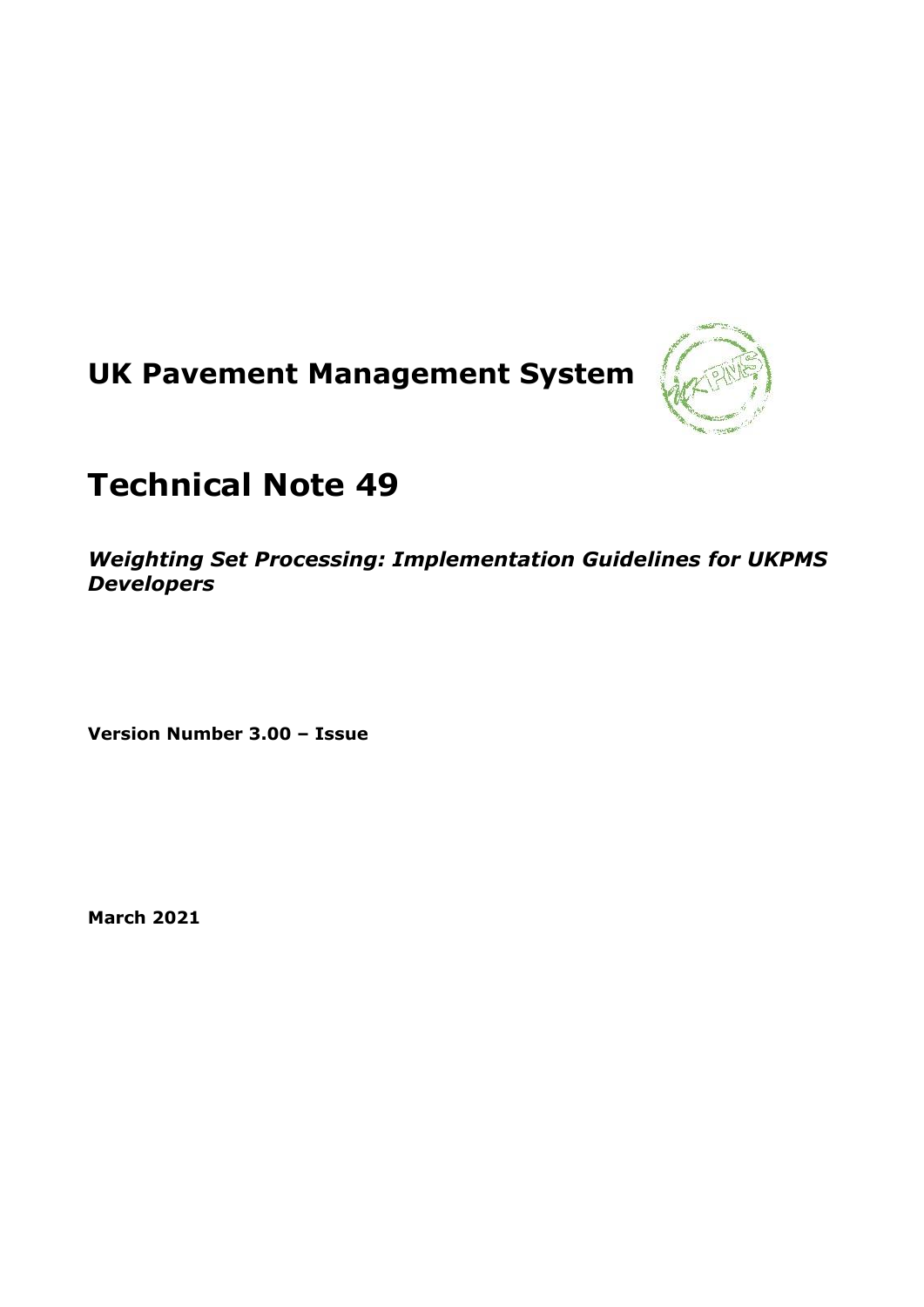

## **Document Information**

|                    | <b>Title (Sub Title)</b>   Technical Note 49<br>Weighting Set Processing: Implementation Guidelines for UKPMS<br>Developers |
|--------------------|-----------------------------------------------------------------------------------------------------------------------------|
| <b>Author</b>      | Ro Cartwright, Mike Gibb & Chris Spong                                                                                      |
| <b>Description</b> | This Technical Note provides implementation quidelines for<br>UKPMS Developers for UKPMS processing using Weighting Sets.   |

## **Document History**

| <b>Version</b><br><b>No</b> | <b>Status</b> | <b>Author</b> | <b>Date</b> | <b>Changes from Previous Version</b>                                                                                                                                                                                                                                                                                                                                                                                                                                                                                                                                                                                                                                                          |
|-----------------------------|---------------|---------------|-------------|-----------------------------------------------------------------------------------------------------------------------------------------------------------------------------------------------------------------------------------------------------------------------------------------------------------------------------------------------------------------------------------------------------------------------------------------------------------------------------------------------------------------------------------------------------------------------------------------------------------------------------------------------------------------------------------------------|
| 0.01                        | Draft         | <b>RAC</b>    | 07.08.13    | First draft based on 070v0105 (SCANNER Road<br>Indicator Implementation Guidelines<br>Condition<br>v1.05) but revised as follows:<br>The terminology and requirements have<br>been updated so that they are consistent<br>with the Annual Health Check.<br>Some of the material in the Introduction has<br>٠<br>been moved to a new Background section<br>and updated.<br>The Main Report has been changed; it is now<br>٠<br>only based on subsections where all the<br>SCANNER parameters used by the Weighting<br>Set have been recorded.<br>The Annual Health Check section has been<br>updated.<br>This document has been transferred to the new<br>template.<br>Reviewed by JMG and CCS |
| 1.00                        | Issue         | <b>RAC</b>    | 16.08.13    | Ratified by Amanda Richards for RCMG                                                                                                                                                                                                                                                                                                                                                                                                                                                                                                                                                                                                                                                          |
| 1.01                        | Draft         | <b>RAC</b>    | 24.01.19    | The website references have been updated and<br>clarification has been added about the focus of<br>UKPMS accreditation and the Annual Health Check<br>arising from the RCMG Future Vision Workshop.                                                                                                                                                                                                                                                                                                                                                                                                                                                                                           |
| 1.02                        | <b>Draft</b>  | <b>RAC</b>    | 30.01.19    | Reviewed by CCS                                                                                                                                                                                                                                                                                                                                                                                                                                                                                                                                                                                                                                                                               |
| 2.00                        | Issue         | <b>RAC</b>    | 18.02.19    | Ratified by Amanda Richards for RCMG                                                                                                                                                                                                                                                                                                                                                                                                                                                                                                                                                                                                                                                          |
| 2.01                        | Draft         | <b>RAC</b>    | 02.02.21    | Draft based on version 2.00 but revised as follows:<br>Website references updated<br>References to archive documents removed                                                                                                                                                                                                                                                                                                                                                                                                                                                                                                                                                                  |
| 2.02                        | <b>Draft</b>  | <b>RAC</b>    | 10.02.21    | Reviewed by CCS                                                                                                                                                                                                                                                                                                                                                                                                                                                                                                                                                                                                                                                                               |
| 3.00                        | Issue         | <b>RAC</b>    | 02.03.21    | Ratified by Amanda Richards for RCMG                                                                                                                                                                                                                                                                                                                                                                                                                                                                                                                                                                                                                                                          |

## **Document Owner**

The owner of this document is the Road Condition Management Group (RCMG).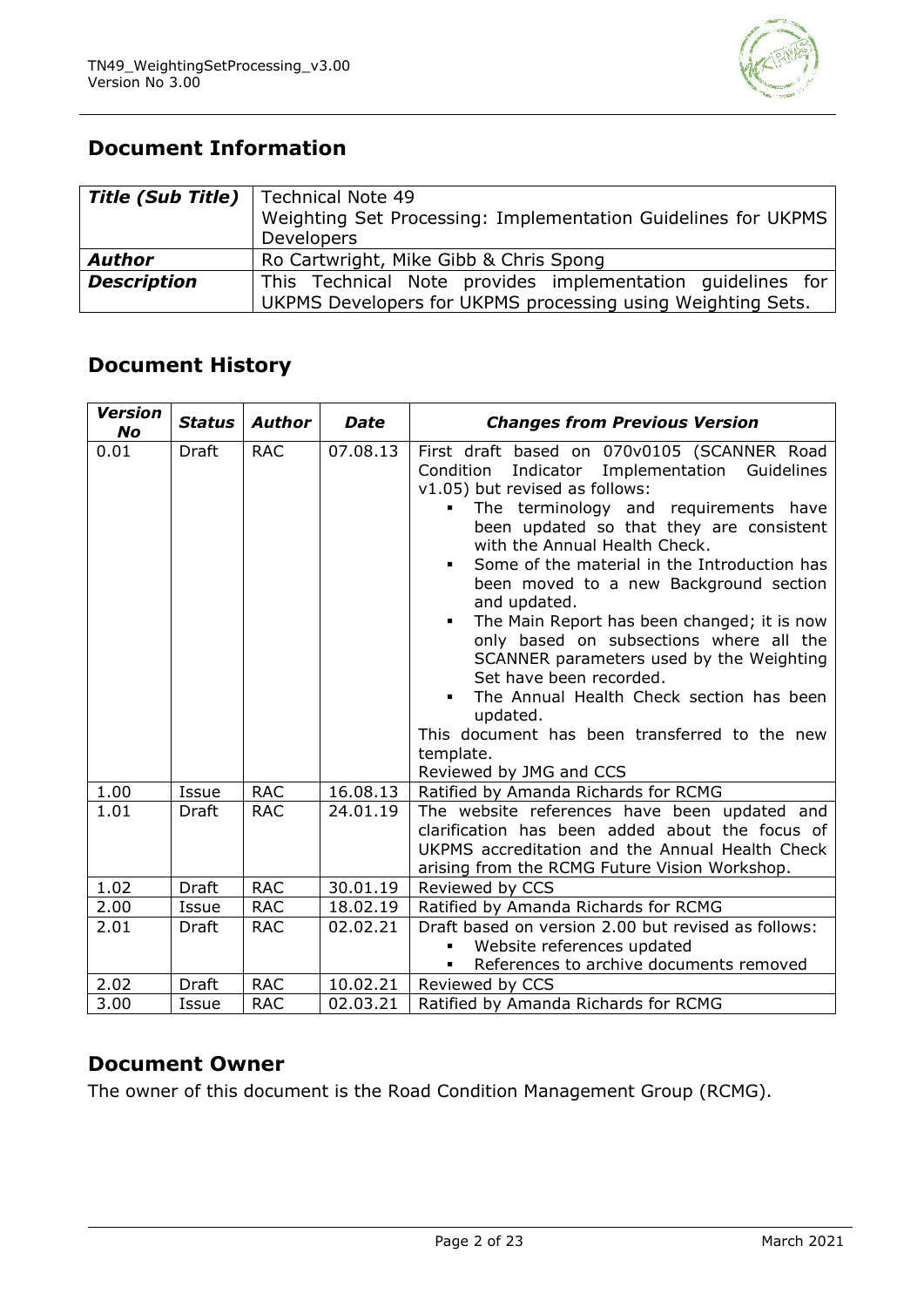

## **Document Support**

Support for this document is provided by Linhay Consultancy Ltd and Hyperion Infrastructure Consultancy Ltd who can be contacted via [ukpms@hyperion-uk.com.](mailto:ukpms@hyperion-uk.com) These organisations have been appointed as the UKPMS system accreditors by the UK Roads Board.

This document can be found online on the [RCMG website.](https://www.ciht.org.uk/ukrlg-home/guidance/road-condition-information/data-management/uk-pavement-management-system-ukpms/)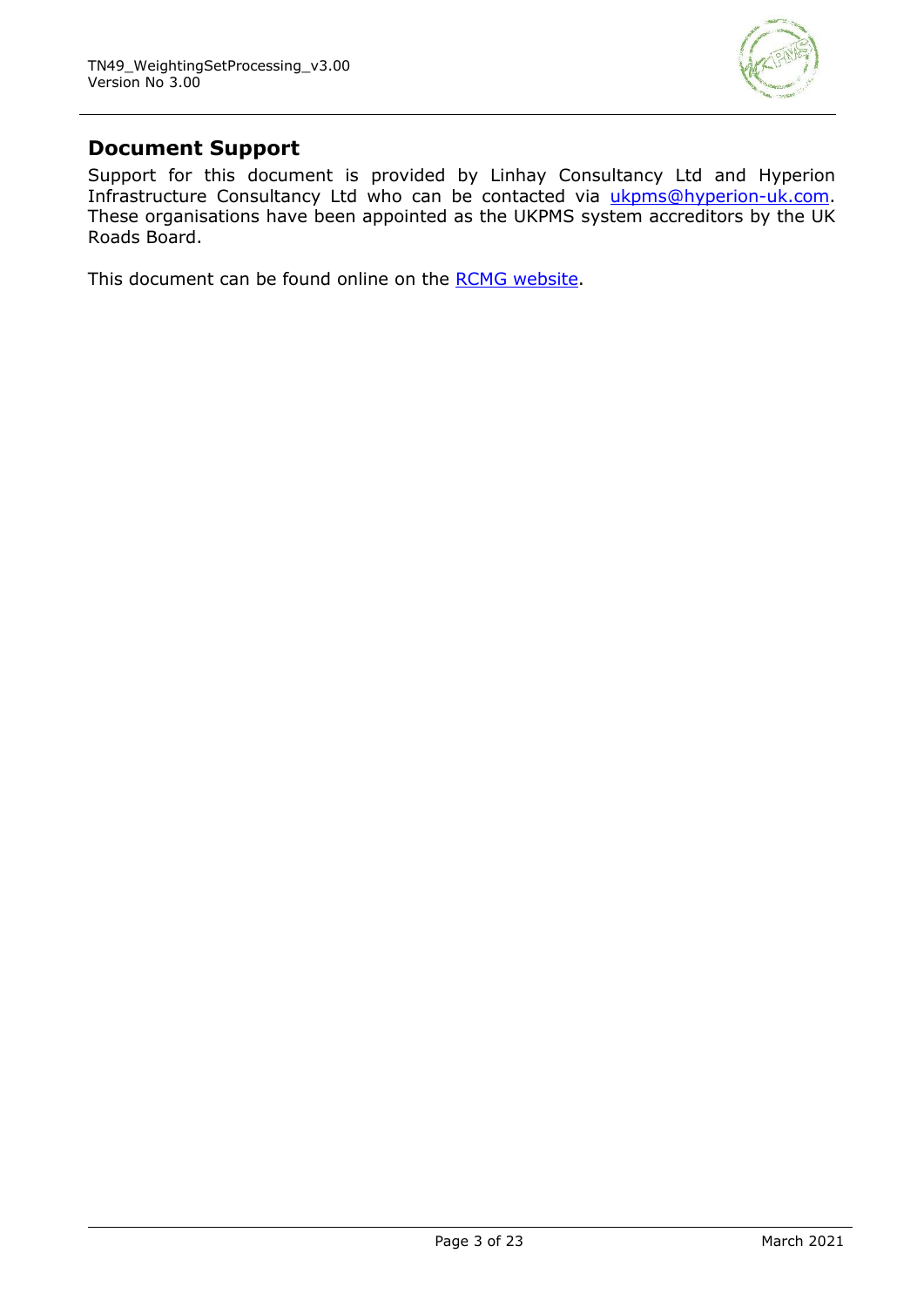

## **Introduction**

This document provides implementation guidelines for UKPMS Developers for UKPMS processing using Weighting Sets.

The implementation guidelines contain information on the following topics:

- **Changes since the last version**
- **Background:** This gives the history and evolution of UKPMS processing using Weighting Sets.
- **Requirements:** This gives the requirements for processing, handling Weighting Sets and reporting.
- **Data Model:** This provides a data model.
- **Annual Health Check:** This outlines the requirements for the current Annual Health Check and indicates some possible requirements for future Annual Health Checks.

## **Changes since last version**

The website references have been updated and references to archived documents have been removed.

## **Background**

Under a TTS research project, Chris Britton Consultancy developed a preliminary Defects Index and the report from this project was widely circulated, including to all UKPMS Developers. Subsequent work by a Defects Index Working Group took the model further and established the weighting factors used for the first implementation of the Road Condition Indicator for BVPI reporting in 2005/06.<sup>1</sup>

Prior to the introduction of the SCANNER Road Condition Indicator in 2005, Developers were consulted via:

- SCANNER Road Condition Indicator: Preliminary Consultation (061v0103).
- SCANNER Road Condition Indicator: Feedback on preliminary consultation (069v0102).

The model was then further developed and implementation guidelines produced for 2005 and subsequently updated for 2006.

The guidelines were further updated for 2009:

▪ To allow the Importance parameter to take negative values.

The generic model for UKPMS processing using Weighting Sets can be used with any valid Weighting Set. However, the following two applications are based on the use of specific Weighting Sets:

The Road Condition Indicator (RCI) is produced using the Weighting Sets designed for national performance reporting.

 $1$  The Working Group recommended that, for BVPI reporting, the "Headline" Index should be known as a "Road Condition Indicator".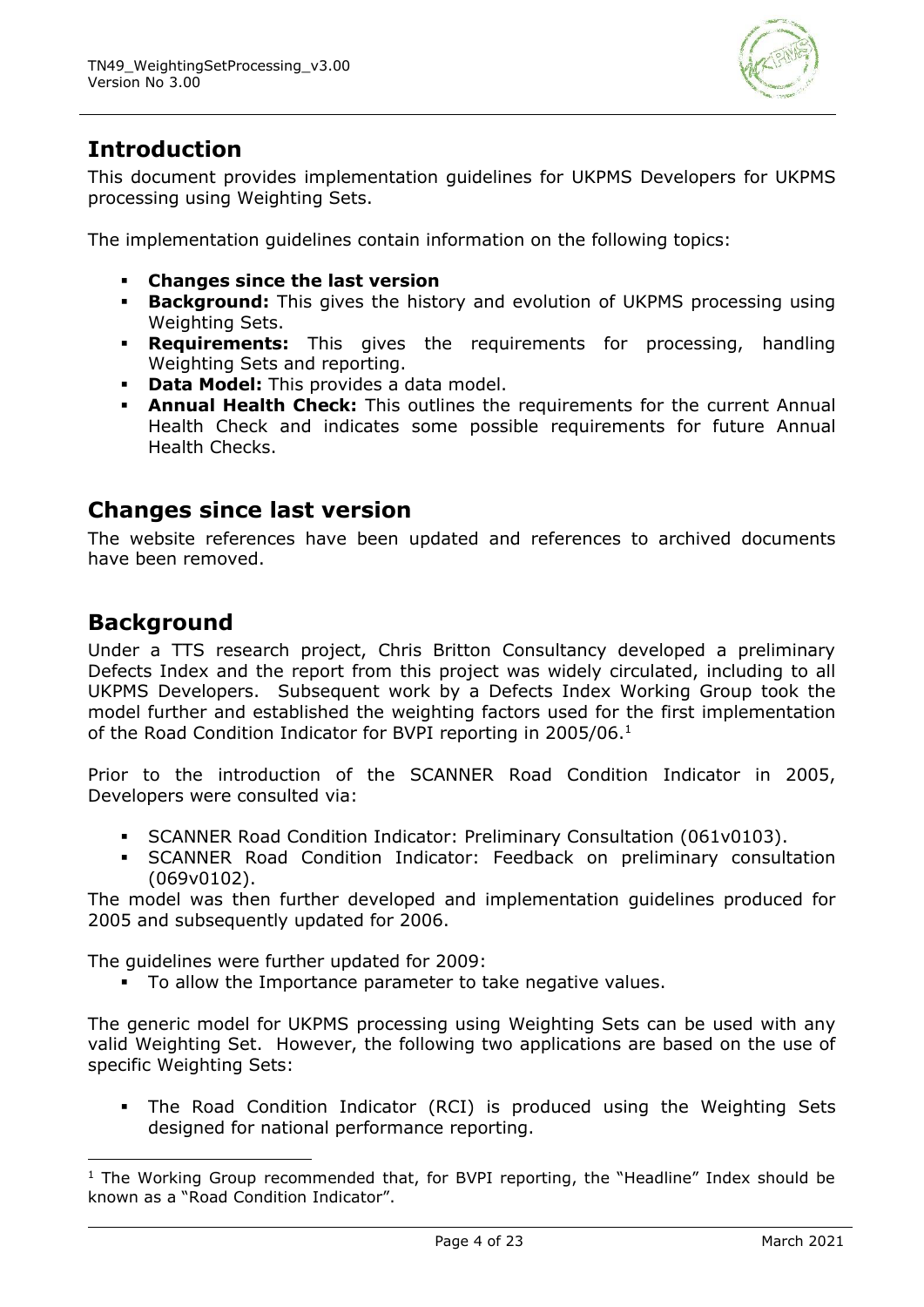

▪ The Carriageway Condition Index (CCI) is produced using a CCI Weighting Set and is used for the calculation of accumulated depreciation.

In 2017 RCMG formed a task-and-finish group to develop a future vision for the collection and management of data used by local highway authorities. They held a workshop and produced a paper (*Summary Proposals from Future Vision Workshop, Aug 2017*<sup>2</sup> ) which was well-received by RCMG and the Department for Transport (DfT) and was also acknowledged during the Local Roads Inquiry being carried out by the Transport Select Committee (Dec 2018). A key element of the future vision framework described in this paper was that it should be 'led by the outputs not the method used' and that the focus of UKPMS should be on 'those outputs used by Local and central government, and the Devolved Administrations, to meet national and local statistical/benchmarking/financial reporting needs'.

Consequently, the proposals from the 2017 Future Vision Workshop have been used to provide a direction for UKPMS Accreditation and the Annual Health Check. The focus of the tests will be the reports proposed by the external stakeholders of UKPMS and accepted by RCMG for inclusion in UKPMS.

## **Requirements**

The requirements for UKPMS processing using Weighting Sets are given below. Note that there is flexibility for Developers to deliver this functionality in a variety of ways, suited to the design of their own system, and there is also flexibility to extend the functionality provided that this does not compromise the baseline requirements described below.

Note that for the current Annual Health Check the full functionality described here is not required. An indication of the Annual Health Check requirements is given below in *Annual Health Check*.

#### **Notes:**

The primary aim of the SCANNER Road Condition Indicator is to process *SCANNER data to produce performance indicators for 2005/06 onwards. However an important secondary aim is to use this approach to process TTS data collected prior to Apr 2005. This backwards comparability allows for some comparisons to be made between the new Road Condition Indicator results and the old-style TTS BVPI 96. This is only possible where the older data have defects collected using coincident subsections.*

## *Data Selection*

Users must be able to select data for processing. The intention is that the baseline functionality for data selection is the same as that required for the Automatic Pass. In particular the UKPMS system must allow data to be selected based on:

#### **Section criteria**

The user must be able to select one or more sections to be processed, via either the section label or the section attributes.

<sup>&</sup>lt;sup>2</sup> 170901 RCMG TaskGroup FutureVision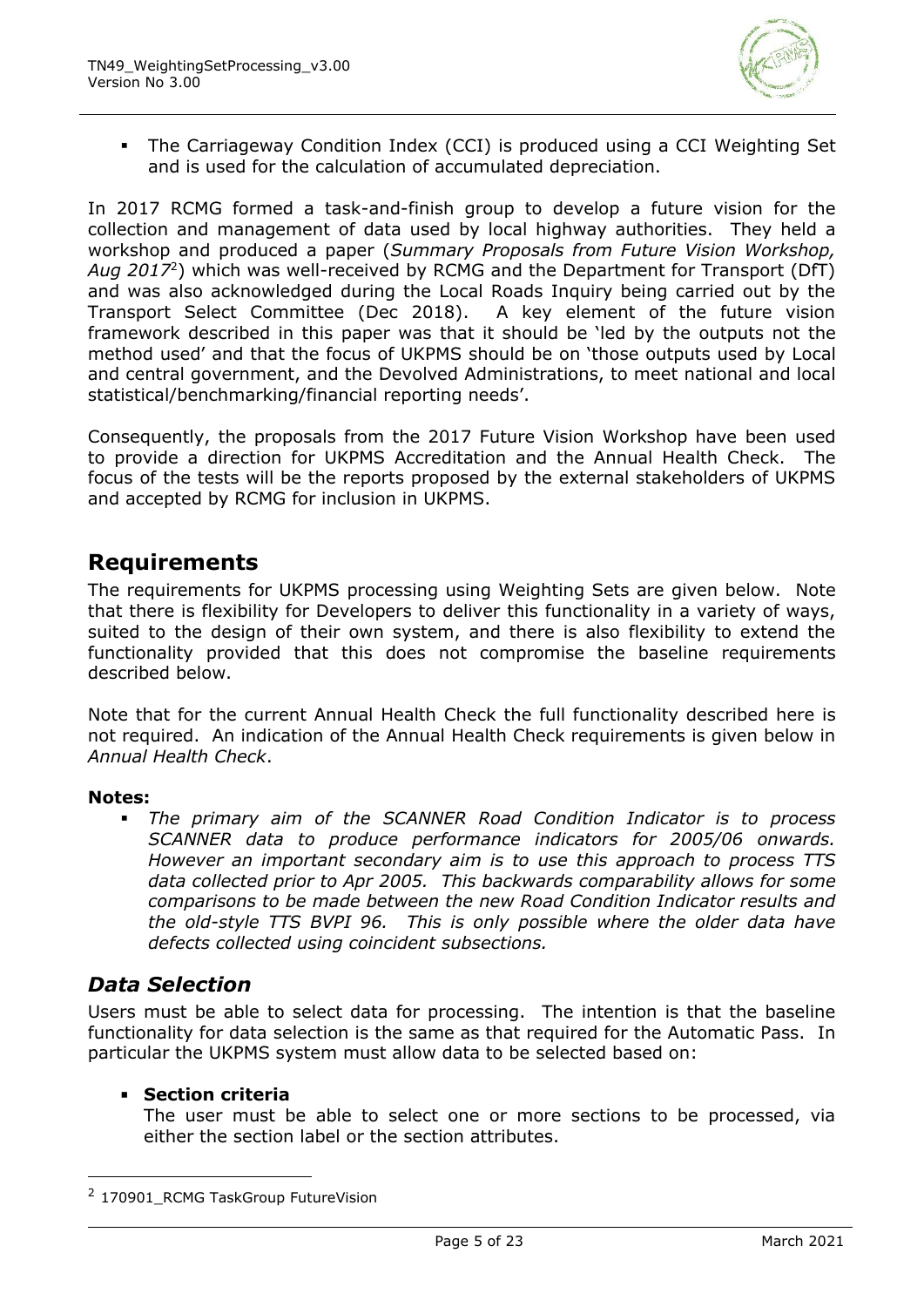

#### ▪ **Survey criteria**

The user must be able to select one or more surveys as for the Automatic Pass, and it is suggested that this is by survey number. At this stage the baseline requirement is that only TTS/SCANNER data will be processed using Weighting Sets. Although there are no plans to do so, it is possible that the Weighting Set approach may in due course be used with other types of data too. Developers are advised that in this eventuality there will be a requirement to be able to select surveys by survey type.

#### ▪ **Dates**

The user must be able to specify a 'from' date and a 'to' date, to select data (sections within survey) which have an end date lying on or between these dates.

As for the existing Automatic Pass, of the selected data, only the most recent for each Section/Feature/XSP are used.

#### *Processing*

SCANNER data collected for 2006/07 onwards should not contain any data with noncoincident subsections. The UKPMS system should validate the data prior to processing using Weighting Sets and produce an appropriate error message if such data are found. In these circumstances the Weighting Set calculation is invalid. This validation may be carried out by the UKPMS system at any point in the process up to the calculation of the results from Weighting Set processing, but the preferred option is that the data are validated when they are first loaded, and that if non-coincident subsection data are found the entire file is rejected.

It is recognised that data already loaded (2004/05 and 2005/06) may contain data with non-coincident subsections. Developers will have made ad-hoc arrangements for dealing with these data for the 2005/06 BVPI, and such arrangements should continue if these data are processed in the future. The two most likely courses of action open to Developers are:

- a. Continue to check the data prior to the Weighting Set processing and report an error if any of the data to be used by the Weighting Set lie on non-coincident subsections. If such data are found then the Weighting Set calculation is invalid.
- b. 'Correct' the historical data so that the database contains no data lying on non-coincident subsections.

#### **Notes:**

- *The validation described above is important to ensure that Weighting Set processing is the same whether the algorithm is built into the Automatic Pass or handled separately. Provided all defects use the same subsections the Automatic Pass chopping logic will have no impact on the results.*
- *Some of the SCANNER parameters used by the Weighting Set may be missing for some subsections. Such subsections are still included in processing because, even though they are not included in the Main Report, other reports (such as the SRMCS PI report) do include them*

UKPMS processing using Weighting Sets is via three main processing steps: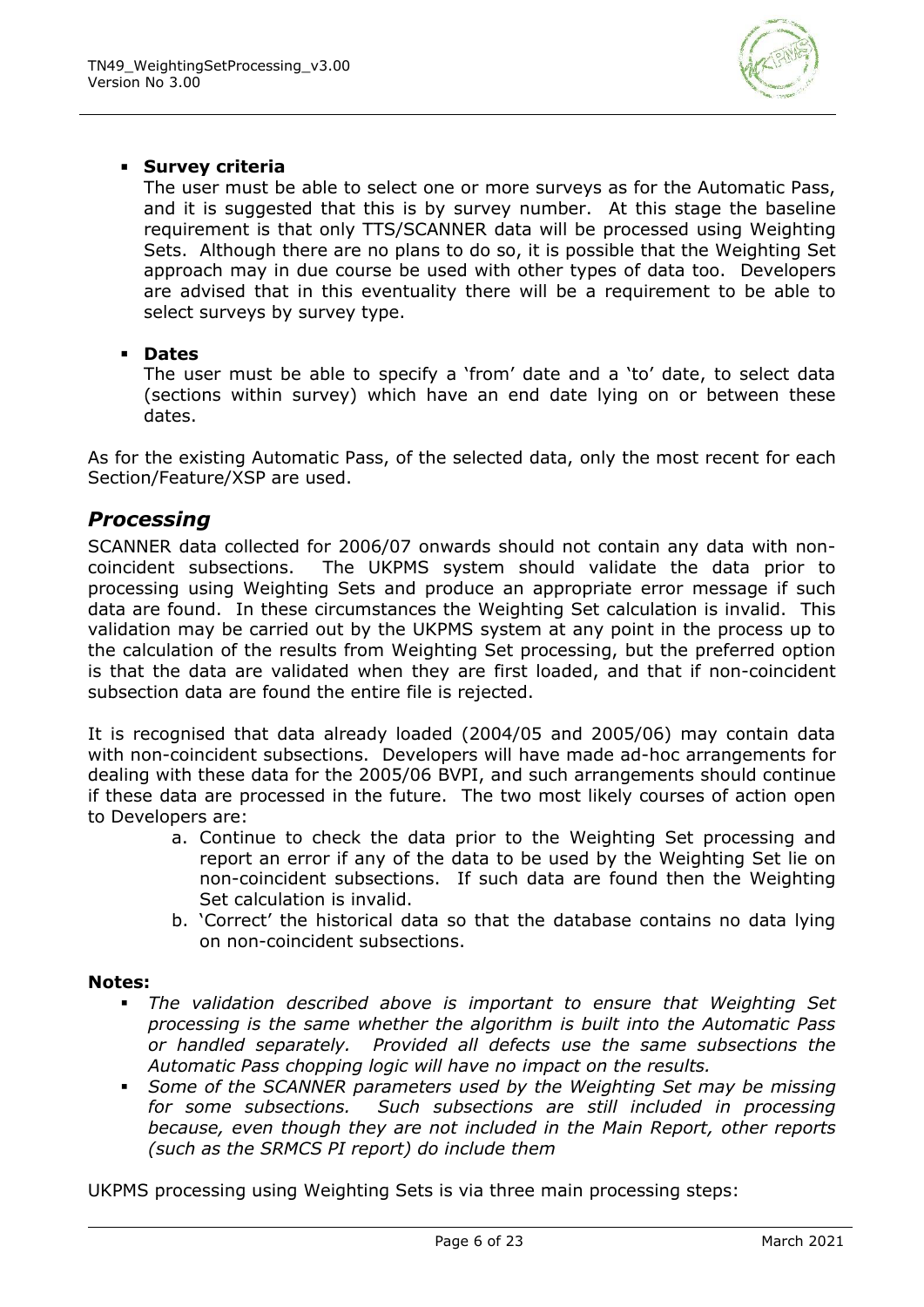

#### **1. Weight the SCANNER values**

At this stage each SCANNER value is given a score in the range 0 to 100. The scores are obtained from weighting curves for each defect and these weighting curves have the following characteristics:

- The score is 0 for any value better than a threshold
- The score is 100 for any value worse than another threshold
- The score for values between these two extreme thresholds varies in a non-linear way. This function is expressed as a series of (X,Y) coordinates and uses linear interpolation (as for the current Method1 defect rating).
- The weighting curves for each defect may vary by the following section attributes:
	- i. Road hierarchy
	- ii. Speed limit
	- iii. Urban or rural
	- iv. Road type
	- v. DoT classification

The convention is that the code 'Any' is used for an attribute which can take any value (i.e. the same as for the existing *Ranking Curve* table).

- The score is multiplied by additional factors to represent the reliability of the measurement and the relative importance of the defect. The reliability factor lies between 0 and 1 and the importance factor between -1 and 1. These factors also depend on the following section attributes:
	- i. Road hierarchy
	- ii. Speed limit
	- iii. Urban or rural
	- iv. Road type
	- v. DoT classification

Again, 'Any' is used to indicate that any value is acceptable for that attribute.

The defect score at the end of this stage should be given to 2dp, and carried forward to the next stage of processing with this accuracy.

It is recommended that an error message be produced if a defect on a subsection is not weighted despite being present in the DefectFamily table for the Weighting Set.

#### **2. Combine weighted values for the subsection**

At this stage a value is obtained for each subsection using the following process:

**E** Assign the defects to families, and for each family take the highest scoring defect as the family value. Note that each defect belongs to only one family.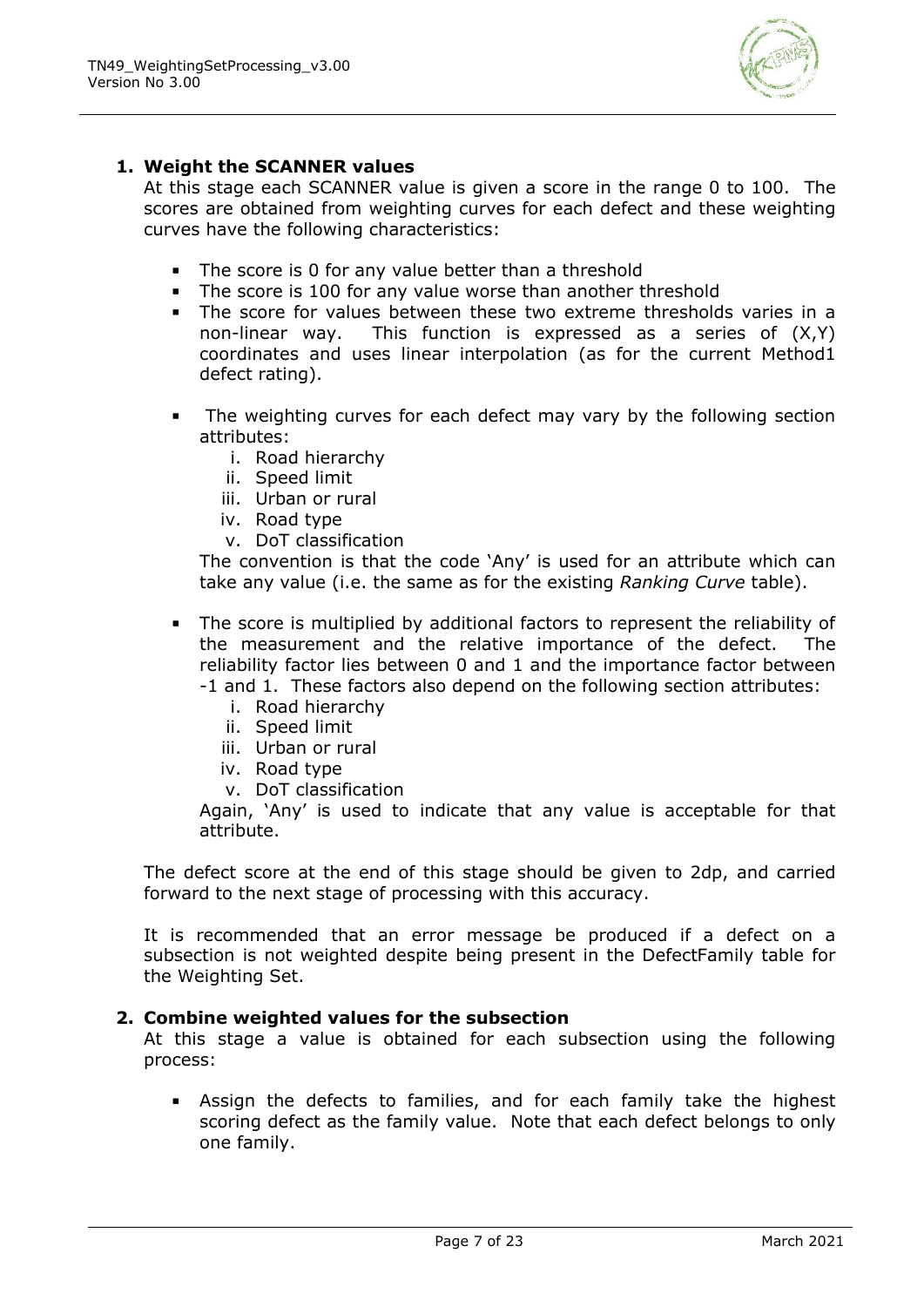

- Combine the family values to obtain a subsection value. The way in which the family values are combined will be specified for the Weighting Set and currently is one of the following:
	- i. Sum
	- ii. Maximum
	- iii. Average
	- iv. Weighted average

Details of how to calculate the Weighted average are given below in *Data Model*.

The subsection value is given to 2dp and carried forward to the next stage of processing with this accuracy.

#### **3. Produce summary results**

The final stage is to provide summary results for the following groups of subsections:

- Whole network
- Splits using any combination of the following attributes:
	- o Road hierarchy
	- o Speed limit
	- o Urban or rural
	- o Road type
	- o DoT classification
- Individual sections (i.e. section label split)

Developers are encouraged to extend this list to include geographical attributes which allow users to group by area, district etc.

Note that these groupings are all based on section attributes. Although there is no immediate requirement for non-section based groupings (e.g. pavement type) such groupings may be required in the future.

There are two different approaches to calculating the summary results, and the one to be used is determined by a setting in the Weighting Set:

- The first approach (known as the Bin approach) divides the subsections into bins and reports the length of subsections in each bin as a percentage of the total length of subsections in that group. The number of bins and the thresholds between the bins will be parameter-driven.
- The second approach (the Probability approach) calculates the summary result using a proportion of the subsection length. Typically, this notional length is based on the length of all the subsections above an upper threshold plus a proportion of those between the upper and lower thresholds; the proportion will be based on a linear function which interpolates between the lower threshold and the upper threshold. Each subsection between the thresholds will therefore contribute according to whereabouts it lies within the range. (Note that in the general case there may be more than two thresholds. See *Data Model* below.)

The lengths are given in km to 3dp, and the percentage to 1dp.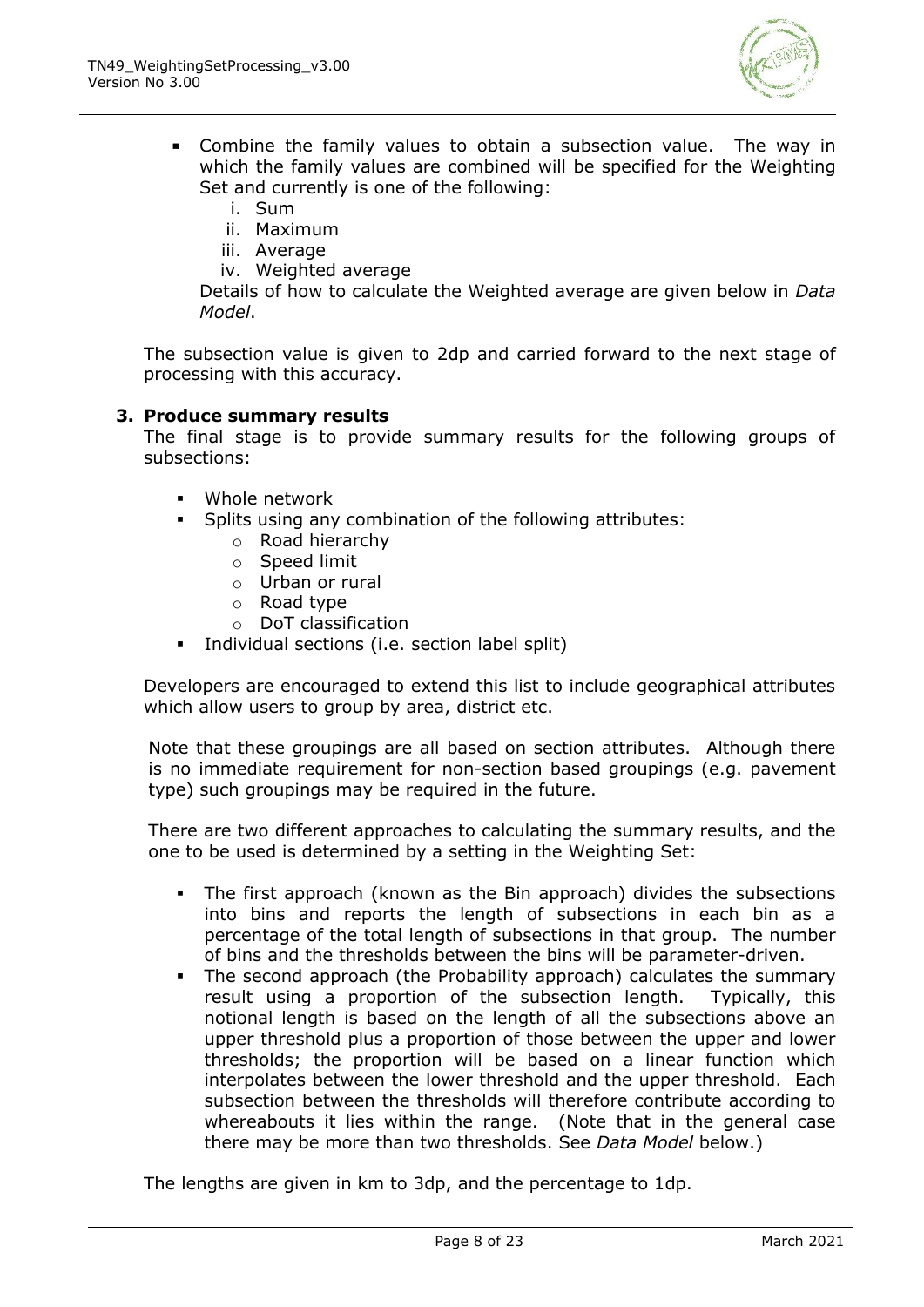

#### **How does this fit with the existing Automatic Pass processing?**

There are clearly parallels between Weighting Set processing and the existing Automatic Pass logic; equally there are important differences too. It is for each Developer to decide to what extent they decide to integrate this process into the Automatic Pass. It could be offered to users as a variation on the Automatic Pass in some systems, or as an entirely separate process in others.

Clearly each of these choices has risks, and at this stage it is difficult to anticipate the future direction of UKPMS processing using Weighting Sets. Currently this type of processing is designed to use SCANNER data only, but in the future it is possible that it might be extended to other types of defects. In these implementation guidelines the likely options and flexibility required at this stage have been indicated, but in the future changes may be introduced which take Weighting Set processing further from the Automatic Pass or conversely, move it closer. Note that there may be benefits of simplicity, transparency and speed in separating the Weighting Set algorithm from the Automatic Pass.

## *Weighting Sets*

The processing described above is controlled by parameters known as Weighting Sets.

Some of the broader issues connected with maintaining Weighting Sets are considered here, while the Weighting Set structure is given below in *Data Model*. Note that for the current Annual Health Check the full functionality listed here is not required. An indication of the Annual Health Check requirements is given below in *Annual Health Check*.

- There is a need to store and use several Weighting Sets. Some of these are current 'standard' weightings used for national results. Others may be old sets, used to help process new data using old weightings and hence compare new and old results. And others will be local sets which users have set up and customised to suit their own requirements.
- Users must be able to view and report the Weighting Set values.
- Users must be able to select a Weighting Set for a particular run.
- Each Weighting Set is designated as either 'Master' or 'Local'. Master Weighting Sets can be added or deleted but cannot be edited. Local Weighting Sets can be added, deleted or edited. Any Weighting Set may be copied to produce a new Weighting Set, which will always be a 'Local' set.
- There are integrity considerations for processed data when a Weighting Set is deleted or edited. While the details of data integrity are for each Developer to determine depending on how they implement the algorithm, a suggestion is that a Weighting Set cannot be edited or deleted if there are any processed data associated with it.
- There may be a need to be able to load new Master Weighting Sets frequently, and quickly. To achieve this, the Master Weighting Sets are available via the UKPMS web site and downloaded by users when required (but not necessarily automatically). The UKPMS system is required to be able to load a new Weighting Set via functionality which imports or links the Weighting Set. Loading and using a new Weighting Set should not require Developer involvement.
- Weighting Sets are published in MS Access, CSV and Excel format. In due course it may be possible to offer XML format too.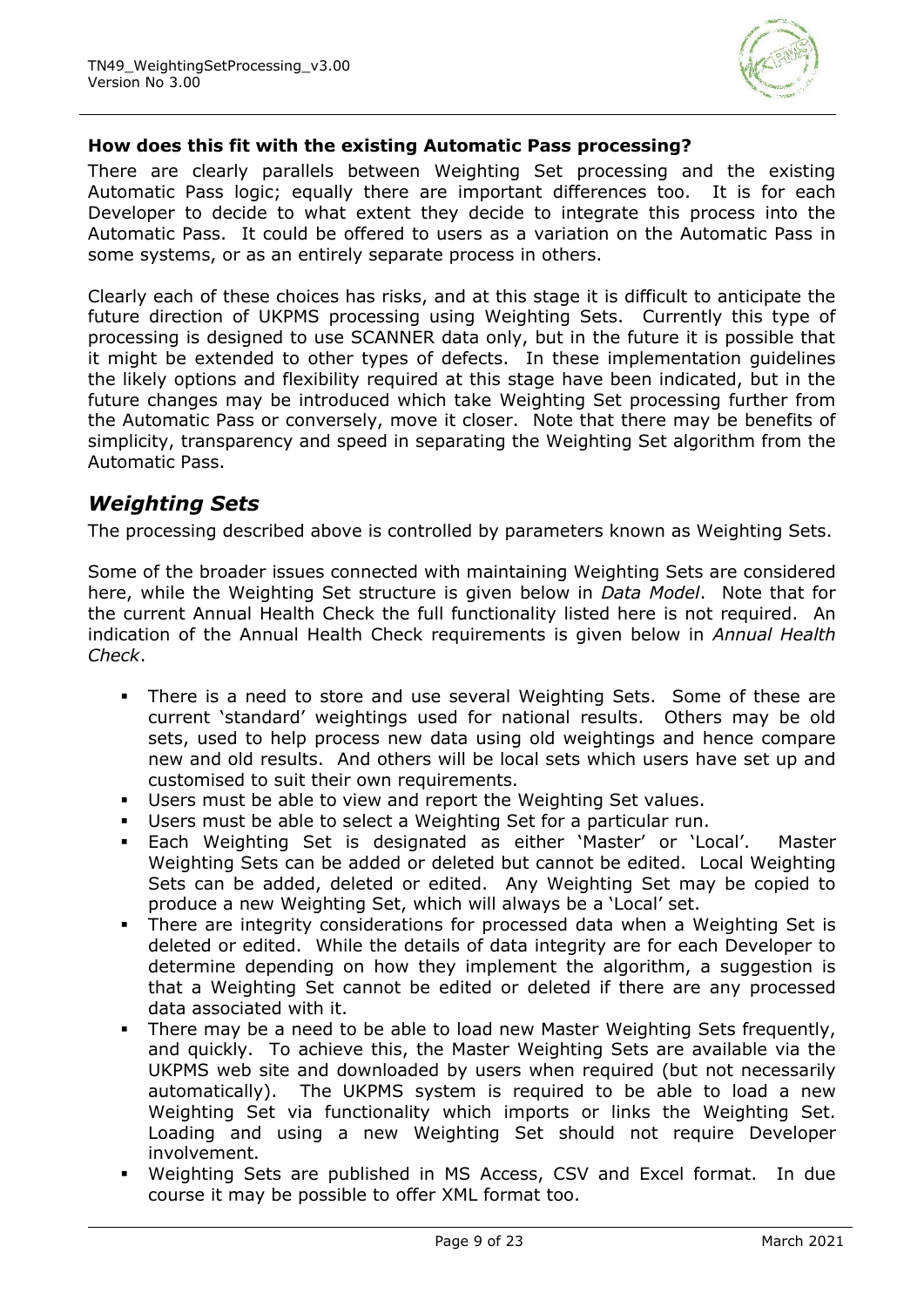

- **•** The Weighting Set version control is separate from the Rule Set version control, but there is a control table linking the two. This specifies which Rule Sets are compatible with each Weighting Set. This control table is separate from both the Rule Sets and the Weighting Sets, so that it can be updated whenever a new Weighting Set is made available, or whenever a new Rule Set is made available. Local Weighting Sets will always be based logically on an 'ancestor' Master Weighting Set, and will use that for Rule Set compatibility.
- Each Weighting Set is issued in separate file(s). This is in keeping with the convention used for Rule Sets in that logically the issued database could contain multiple Rule Sets, but in practice each Rule Set is issued in its own database.

## *Reporting*

Two of the main requirements of UKPMS processing using Weighting Sets are:

- To produce the SCANNER Road Condition Indicator (RCI) used for national performance indicators; these requirements are given in the UKPMS Technical Notes (TN41 for Scotland, TN42 for Northern Ireland, TN43 for Wales and TN44 & TN45 for England).
- To produce the Carriageway Condition Index (CCI) used for the calculation of accumulated depreciation; this requirement is given in UKPMS Technical Note 46.

In addition to these reports, three more general reports for UKPMS processing using Weighting Sets are required:

#### **Main Report**

This is a report which gives the run details and the summary results for each group in the selected network.

#### ▪ **Detailed Results**

This report (or reports) offers drill-down results to support the main report.

#### ▪ **Coverage Report**

This report provides summary coverage information giving the total subsection length and the coverage length for each SCANNER defect (for a user-selected part of the network).

Given the relative simplicity of the algorithm, it is possible that some Developers may wish to carry out Weighting Set processing dynamically, on demand. This is acceptable provided that users are able to obtain drill-down information to support the summary results.

#### **Main Report**

Although aspects of this report are similar to the PI reports and some Developers may choose to provide a single report to cover both sets of requirements, there is a distinction between this report and the PI reports. Some of the main differences are:

The PI report is designed for the national PI Weighting Sets; the Main Report must be able to accommodate any Weighting Set, including those produced locally in due course.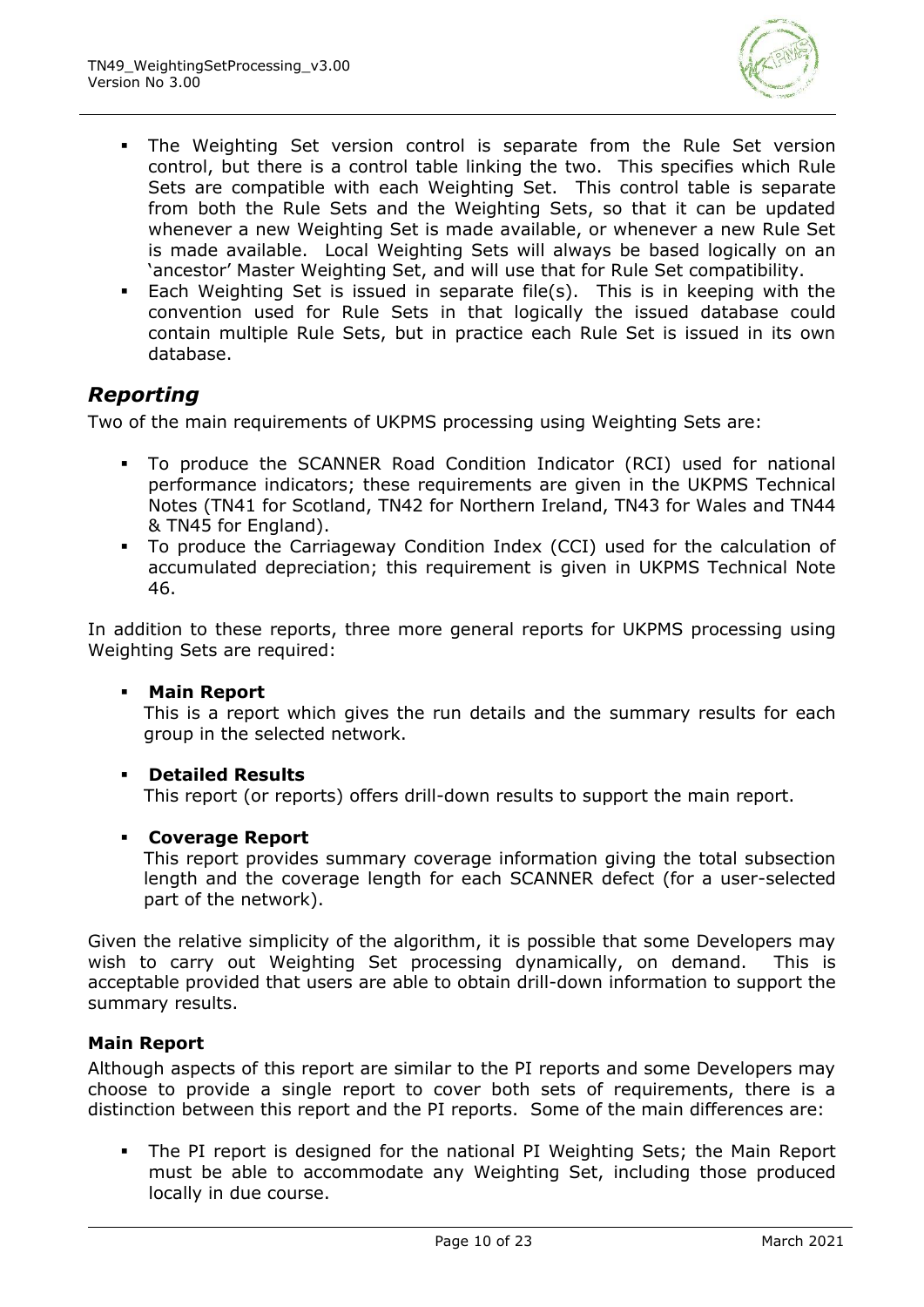

- **•** Since the national Weighting Sets currently use only the Bin threshold type, the PI report is only required to present bin results; the Main Report must also be able to present results for Weighting Sets using the Probability threshold type.
- The PI report is only required for certain parts of the network (e.g. Principal roads for 130-01, and non-principal classified for 130-02); the Main Report must be able to report on any part of the network and on groups within that network, as specified by the user.
- The PI report must provide certain background statistics about the surveyed network; this is not required for the Main Report.
- The PI report must provide a PI figure in addition to the summary results; for 130-01 this is simply the 'red' bin figure expressed to the nearest whole number, for 130-02 the PI figure is calculated using a weighted average of the B Class and C Class figures.

By default, the Main Report is based only on those subsections where all SCANNER parameters used by the Weighting Set have been recorded. Developers may, if they choose, also provide an option to include subsections where some SCANNER parameters used by the Weighting Set are missing but this option will not be required for the current Annual Health Check.

The Main Report is divided into two main parts.

#### **1. Run Details & Data Selected**

This part of the report contains the details and identifiers for the run.

| <b>Ref</b>   | <b>Description</b>     | <b>Example</b>    |
|--------------|------------------------|-------------------|
| a            | Authority              | Oldshire CC       |
| b            | <b>UKPMS System</b>    | <b>Bloggs PMS</b> |
| $\mathsf{C}$ | <b>UKPMS</b><br>System | 2.45              |
|              | Version                |                   |
| d            | Run Identifier         | ABC01             |
| e            | <b>Run Date</b>        | 25/08/2005        |
| f            | Weighting<br>Set       | <b>WSFv0207</b>   |
|              | Identifier             |                   |
| g            | Rule Set Identifier    | RP6.01            |
| h            | From Date              | 01/04/2004        |
|              | To Date                | 31/03/2006        |
|              | Combination method     | Sum               |
| k            | Threshold type         | Bin               |

Note that for those Developers who choose to implement Weighting Set processing as a type of Automatic Pass, the Run Identifier is simply the Automatic Pass identifier.

If the combination method is Weighted Average, then the weights used should be listed. (See the *Data Model* below for more information about calculating the Weighted Average).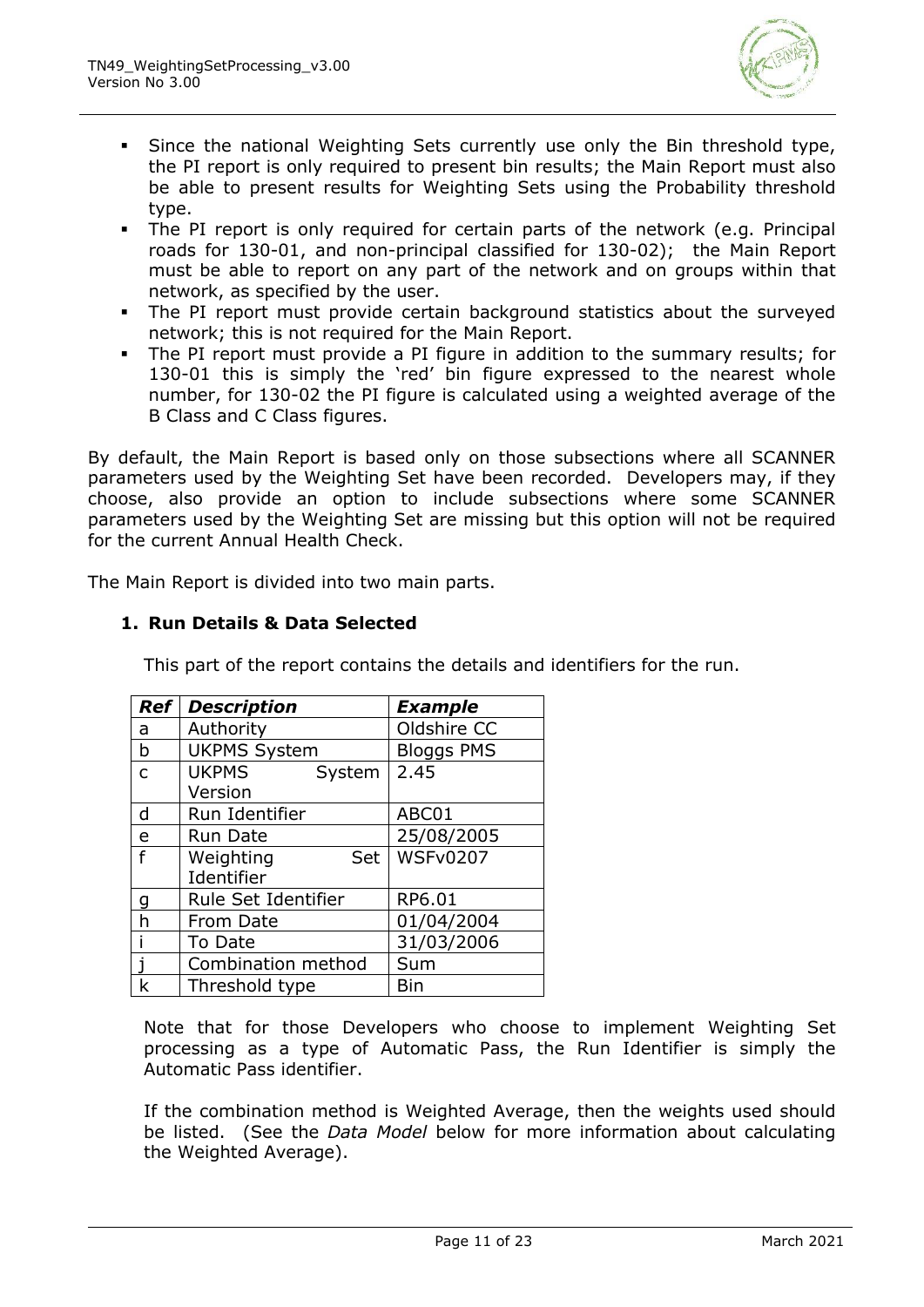

| <b>Ref</b> Description     | <b>Example</b> |
|----------------------------|----------------|
| <b>Family Order Number</b> |                |
| FamilyWeight               |                |

This should then be followed by the criteria used to select the sections and surveys used in the run. The report must give the type of criteria (e.g. survey number, section label, or a specified section attribute) and the values included for that attribute. In the example below, all sections with a DoT Classification Code of 3 have been selected. Note that in a general case there may be none, one or several criteria types, and for each criteria type there may be one or more criteria values.

|   | <b>Ref</b> Description |      | <b>Example</b> |  |
|---|------------------------|------|----------------|--|
|   | Criteria Type          | DoT  | Classification |  |
|   |                        | Code |                |  |
| ∩ | Criteria Value         |      |                |  |

#### **2. Summary Results**

This part of the report contains the network groupings used and the summary results for each of the groups.

| <b>Ref</b> Description        | <b>Example</b>  |
|-------------------------------|-----------------|
| <b>Network Group</b>          | Urban           |
| <b>Network</b><br>Length (km) | Group   120.030 |

As it is possible to set up groups using combinations of attributes then the Network Group may be a composite e.g. DoT Classification 3, Urban.

The Network Group Length is required in km to 3 dp.

If the Weighting Set uses a Bin type threshold then the length and percentage in each bin for this group is given.

| <b>Ref</b> Description | <b>Example</b> |
|------------------------|----------------|
| Bin description        | Red            |
| Bin threshold          | >100           |
| Length (km) in bin     | 32.963         |
| Percentage in bin      | 27.5%          |

Note that the percentage is calculated within the group i.e. the length in that bin for that group expressed as percentage of the total length for that group.

The length in the bin is required in km to 3dp, and the percentage is expressed to 1dp.

If the Weighting Set uses a Probability threshold type then the thresholds and their corresponding Pvalues (see *Data Model* below) are listed and these are then followed by the notional length and percentage for the group.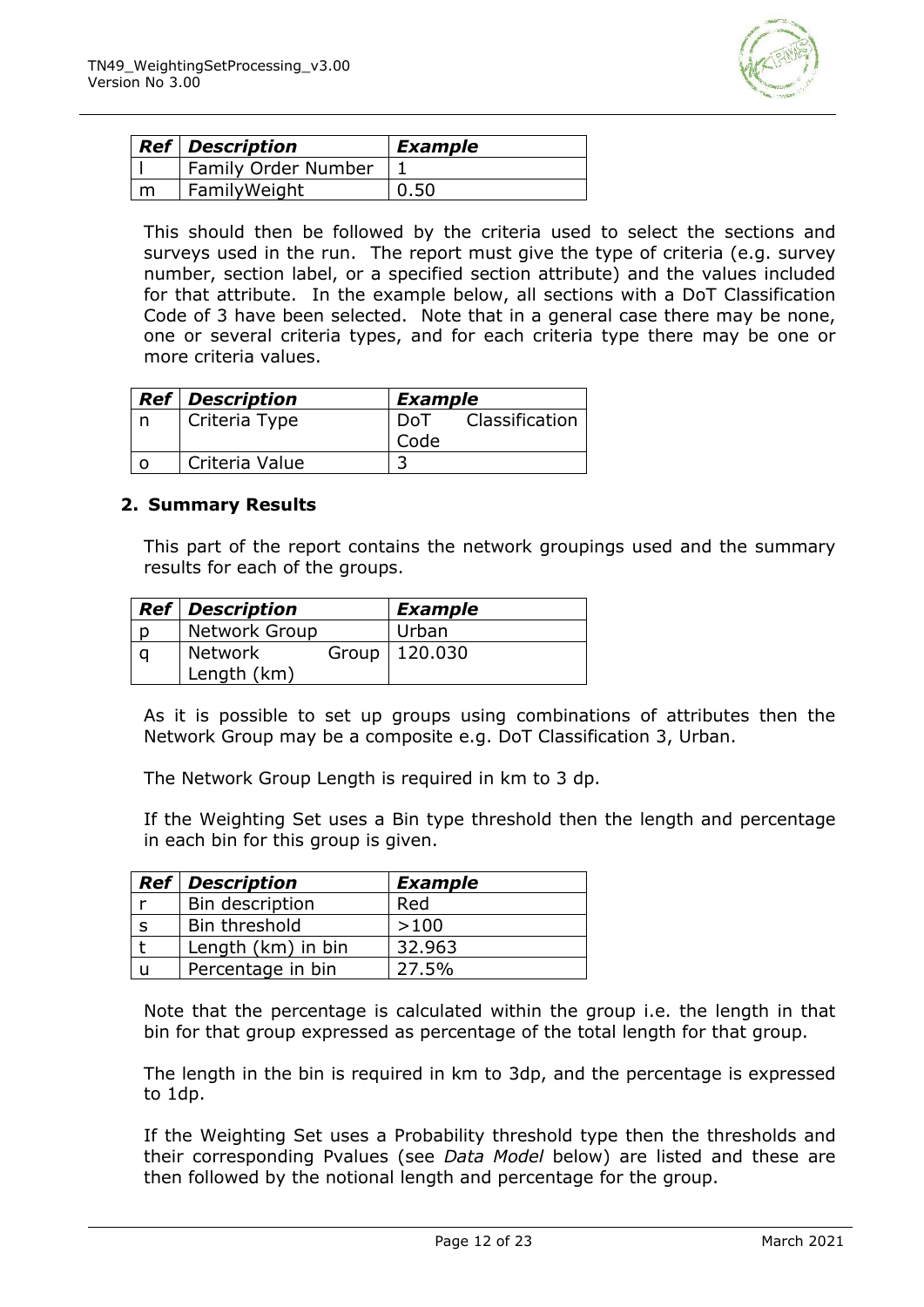

|   | <b>Ref</b> Description | <b>Example</b> |
|---|------------------------|----------------|
|   | Threshold              | 100            |
| w | Pvalue                 |                |

| <b>Ref</b> Description | <b>Example</b> |
|------------------------|----------------|
| Notional Length (km)   | 45.128         |
| Percentage             | 37.6%          |

The notional length is required in km to 3dp and the percentage is expressed to 1dp.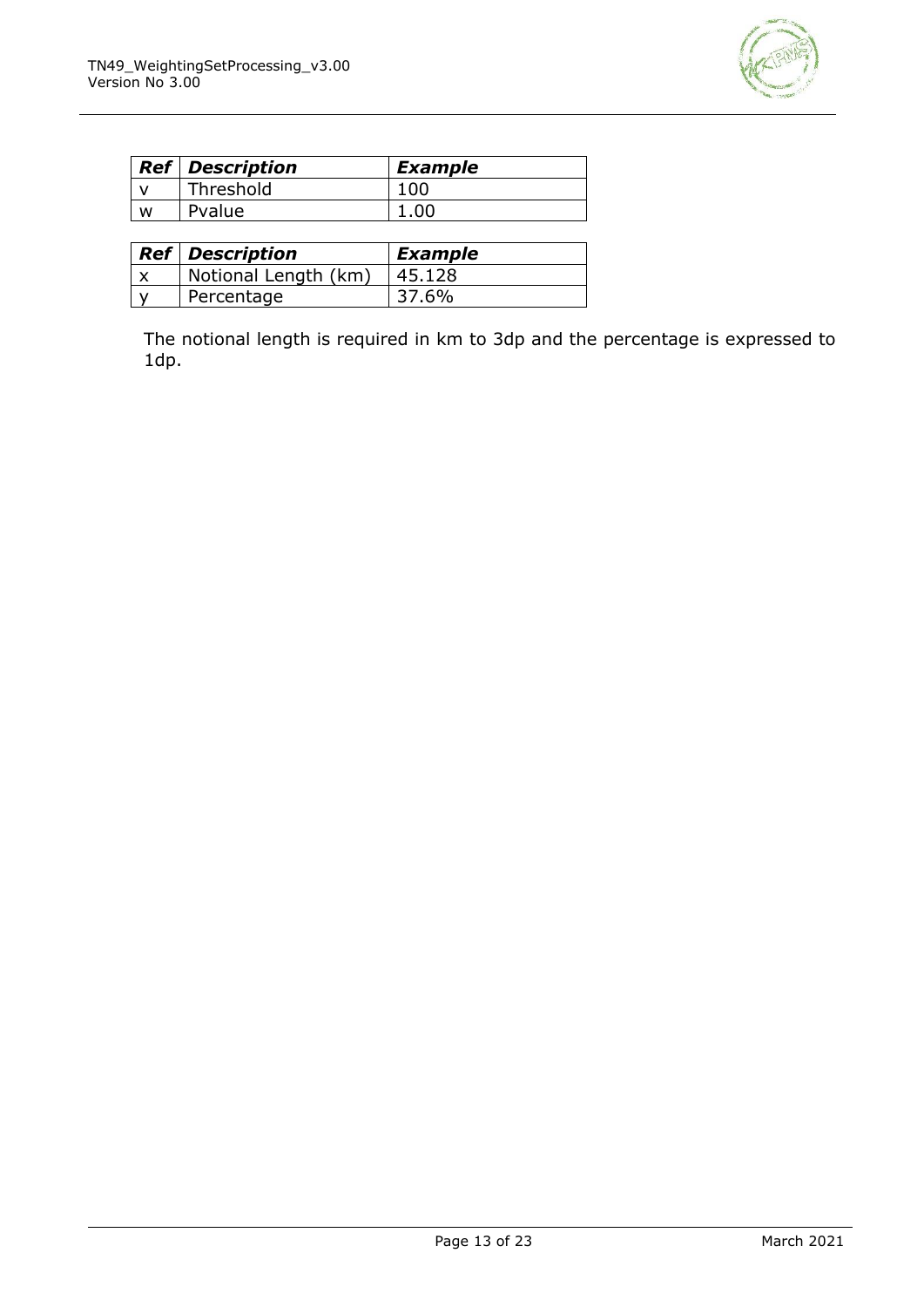

#### *Example of Main Report*

| Authority:<br>UKPMS:<br>Run Identifier:<br>Run Date:<br>Weighting Set ID:<br>Rule Set ID:<br>Dates:<br>Combination method:<br>Threshold type: | Oldshire CC<br>Bloggs PMS v2.45<br>ABC01<br>25/08/2013<br><b>WSFv0207</b><br>RP10.01<br>From 01/04/2012 to 31/03/2013<br>Sum<br><b>Bin</b> |                         |
|-----------------------------------------------------------------------------------------------------------------------------------------------|--------------------------------------------------------------------------------------------------------------------------------------------|-------------------------|
| Criteria:<br>DfT classification<br>Survey number<br>Survey number                                                                             | 3<br>1254<br>1298                                                                                                                          |                         |
| Network Group:<br>Length:<br>Green $(<=0)$<br>Amber $(>0)$<br>Red (>100)                                                                      | Urban<br>120.030<br>44.726<br>42.341<br>32.963                                                                                             | 37.3%<br>35.3%<br>27.5% |
| Network Group:<br>Length:<br>Green $(<=0)$<br>Amber $(>0)$<br>Red (>100)                                                                      | Rural<br>231.562<br>115.942<br>74.532<br>41.088                                                                                            | 50.1%<br>32.2%<br>17.7% |

#### **Detailed Results**

In addition to the summary results, drill-down functionality is required. The aim of this is to allow users to have access to more detailed information to help them to understand and investigate the final figures given on the Main report and PI reports. Developers are encouraged to provide this in a way to help their users make best use of the results, and the style and contents of the report(s) will vary between systems to suit the way in which Weighting Set processing has been implemented in the system and the user interface.

Suggestions for a typical 'drill-down' package include:

- Report giving subsection values, family and individual defect scores, for selected sections.
- Report listing those subsections which have contributed to the summary results.
- A GIS interface or other visual presentation of the results across the network.
- Business graphics and statistics to analyse the summary results.

The current minimum requirement for the Annual Health Check is a report giving subsection values plus either family or individual defect scores, for a user-selected part of the network.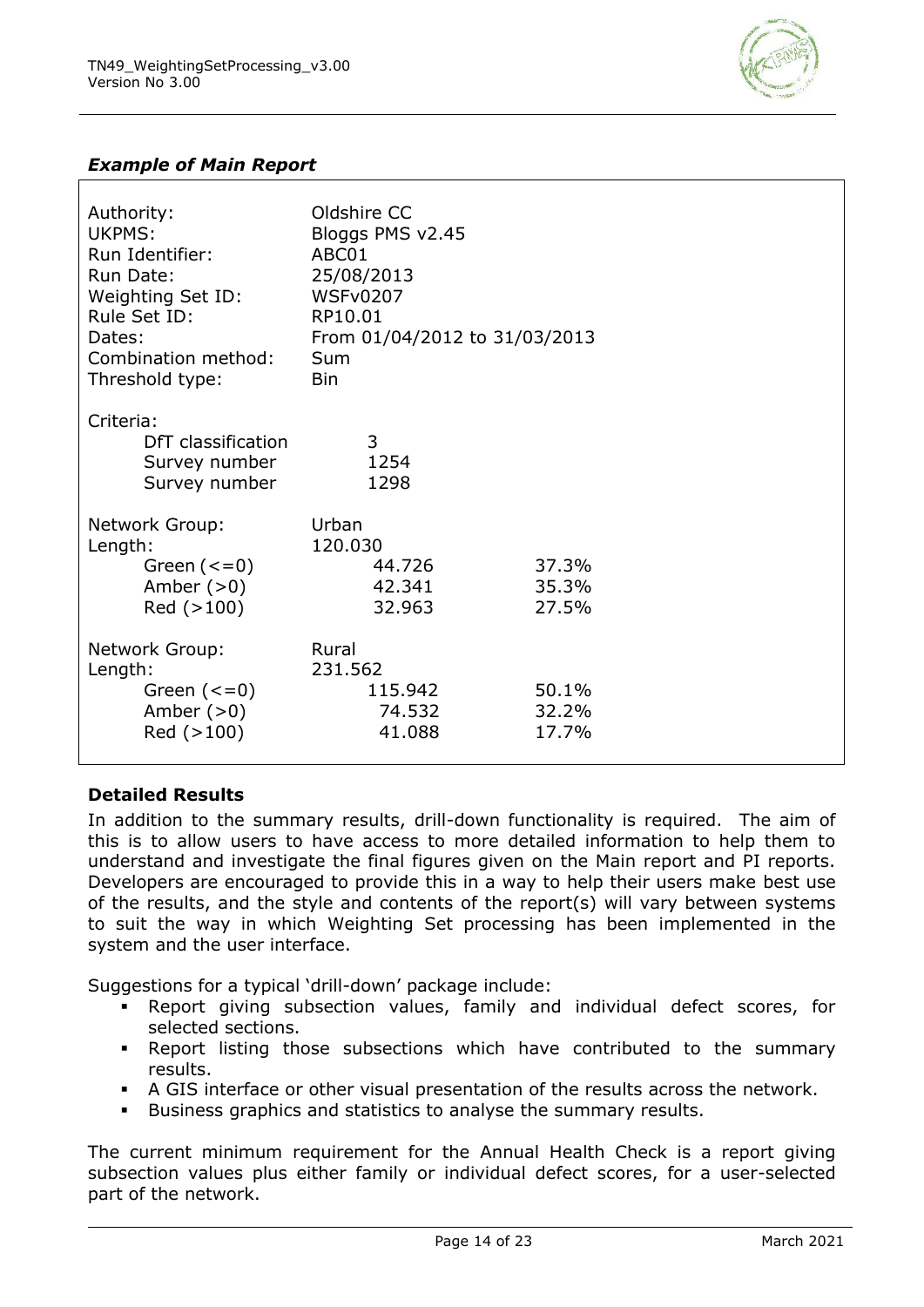

#### **Coverage Report**

A simple summary coverage report is required which lists the total subsection length and the coverage length for each SCANNER defect, for a user-selected part of the network.

The selection of the data by the user should correspond to that offered for Weighting Set processing, namely Section Criteria, Survey Criteria and Dates and only the most recent data for each section/feature/XSP should be included. This will ensure that the data correspond to those actually used for a particular processing run. Equivalently, the interface may simply require the user to specify the processing run.

A possible (and at this stage, optional) refinement, is to extend the report to allow the user to produce grouped coverage results in addition to the summary coverage results. The groupings offered should match, as a minimum, those offered for Weighting Set processing.

## **Data Model**

The tables listed below provide a data model for the Weighting Sets.

#### **Note that Master Weighting Sets cannot be edited. In the data model below it is indicated when an attribute may be edited within a local Weighting Set.**

A fundamental assumption of the data model is that any defect included in the Weighting Set must have one and only one measured parameter. If in the future there is a requirement to include defects with zero or multiple measured parameters then the model will need to be extended accordingly.

#### *WeightingRuleSetLink*

| <b>Field Name</b>   | Key?   Data Type |
|---------------------|------------------|
| WeightingSetID      | Text (20)        |
| Rule Set identifier | Text (20)        |

This table resides outside the Rule Set and the Weighting Set and provides a complete list of all currently compatible Weighting Set and Rule Set combinations. Users should use the latest available version of the WeightingRuleSetLink. Each new version of the WeightingRuleSetLink entirely replaces the previous version and although generally the new version is based on the previous version with the addition of new records, this cannot be assumed. There may be occasions when unforeseen problems have arisen with linking a particular Weighting Set and Rule Set and in this case that combination will no longer be present in the new version of the table.

This table cannot be edited; any local Weighting Sets use the WeightingSetID for the Master Weighting Set on which they are based to determine with which Rule Sets they are compatible.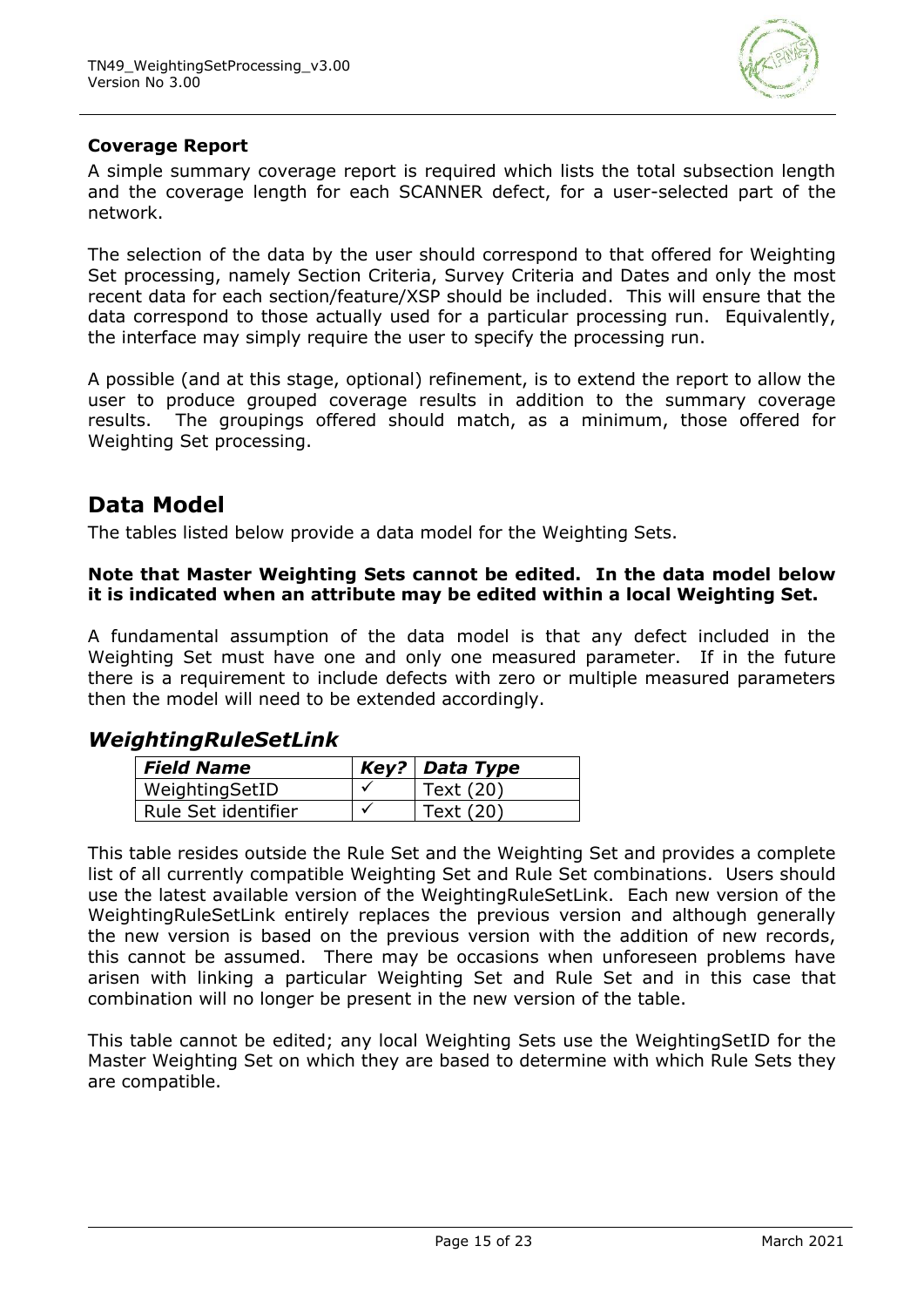

## *WeightingSetList*

| <b>Field Name</b>       | Key? | Data Type  | <b>Notes</b>    |
|-------------------------|------|------------|-----------------|
| WeightingSetID          |      | Text (20)  | 'WS' for master |
| MasterAncestor          |      | Text (20)  |                 |
| MasterFlag              |      | Boolean    |                 |
| WeightingSetDescription |      | Text (80)  |                 |
| Combination method      |      | Text (10)  | Sum, Avg, Max,  |
|                         |      |            | WtAvg           |
| Threshold Type          |      | Text $(1)$ | P or B          |

#### **Weighting Set ID**

All master WeightingSetIDs begin with the two characters 'WS'. Local Weighting Sets should be prohibited from beginning with these two characters.

#### **Master Ancestor**

The MasterAncestor is the identifier of the Weighting Set originally used as the basis for the Weighting Set and is used to link the Weighting Set to Rule Set(s) via the WeightingRuleSetLink. For Master Weighting Sets the MasterAncestor is the same as the WeightingSetID.

#### **Master Flag**

The MasterFlag is set to True for all supplied standard Weighting Sets, and this indicates that these sets cannot be edited. Any copies will have this flag set to False and will be able to be edited locally.

#### **Combination Method**

The combination method is used to determine how to obtain the subsection value. At this stage the required methods are Sum, Avg, Max and WtAvg. It is possible that other combination methods may be introduced in the future. This may be edited by users when customising a local Weighting Set.

#### **Threshold Type**

Threshold Type 'B' is used to indicate that the Weighting Set uses Bins, and 'P' is used to denote the Probability approach. This may be edited by users when customising a local Weighting Set, in conjunction with setting up thresholds.

#### *DefectWeightings*

| <b>Field Name</b>   | Key? | Data Type  |
|---------------------|------|------------|
| WeightingSetID      |      | Text (20)  |
| Survey Type Code    |      | Text $(5)$ |
| Defect Type Code    |      | Text $(4)$ |
| CurvePriorityID     |      | Integer    |
| CurveID             |      | Text $(5)$ |
| Road hierarchy code |      | Text $(5)$ |
| Speed limit code    |      | Text $(5)$ |
| Urban or rural      |      | Text $(3)$ |
| Road type code      |      | Text $(5)$ |
| DoT classification  |      | Text $(3)$ |
| code                |      |            |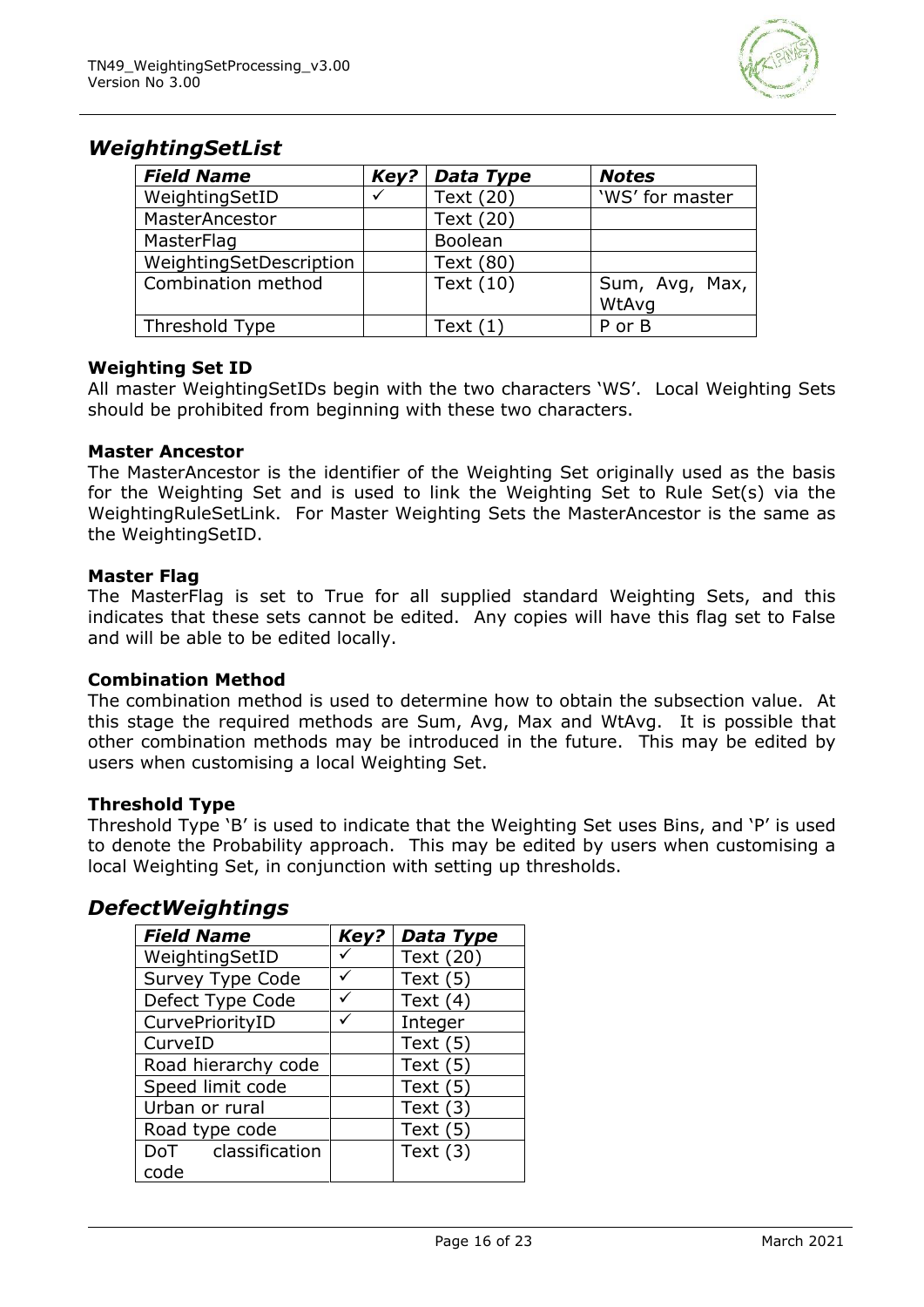

The reserved word 'Any' is used to indicate when a particular section attribute can take any value for the defect weighting curve, and it is for this reason that some of the field lengths are longer than would normally be the case (e.g. were it not for this, Urban or Rural would be Text(1)).

If more than one record fits the data then the DefectWeightings record with the lowest CurvePriorityID should be selected. For example if the DefectWeightings table included the following records:

| WS  <br>ID | <b>Type</b><br>Code | Code | <b>Type   Priority  </b><br>ID | Survey   Defect   Curve   CurveID   Road   Speed | Hier | Limit | <b>or</b><br><b>Rur</b> | Urb   Road<br><b>Type</b> | <b>DOT</b><br>class |
|------------|---------------------|------|--------------------------------|--------------------------------------------------|------|-------|-------------------------|---------------------------|---------------------|
| <b>WSA</b> | TTS                 | LLRT |                                | C4                                               | 2a   | Any   |                         | S <sub>2</sub>            |                     |
| <b>WSA</b> | TTS                 | LLRT |                                | C6                                               | 2a   | Any   | Any                     | S <sub>2</sub>            |                     |

Then the LLRT data for a section with the following attributes:

- Road hierarchy: 2a
- Speed limit: 50
- Urban or Rural: U
- Road Type: S2
- DoT Classification: 3

would satisfy both these records. However, CurveID C4 would be selected as this has the lower CurvePriorityID.

If there is no record in *DefectWeightings* for a defect (for the section attributes) then that defect does not contribute. However, it is recommended that if a defect is listed in the *DefectFamily* table but is not weighted then an error message should be produced.

For local Weighting Sets, users should be able to set up weightings (via the CurvePriorityID, CurveID and values of the section attributes) for the defects listed in the *DefectFamily* table.

#### *WeightingCurveList*

| <b>Field Name</b> | Key?   Data Type |
|-------------------|------------------|
| WeightingSetID    | Text (20)        |
| l CurveID         | Text $(5)$       |
| CurveDescription  | Text (80)        |

This table lists the weighting curves available for this Weighting Set. For local Weighting Sets, users should be able to define the curves.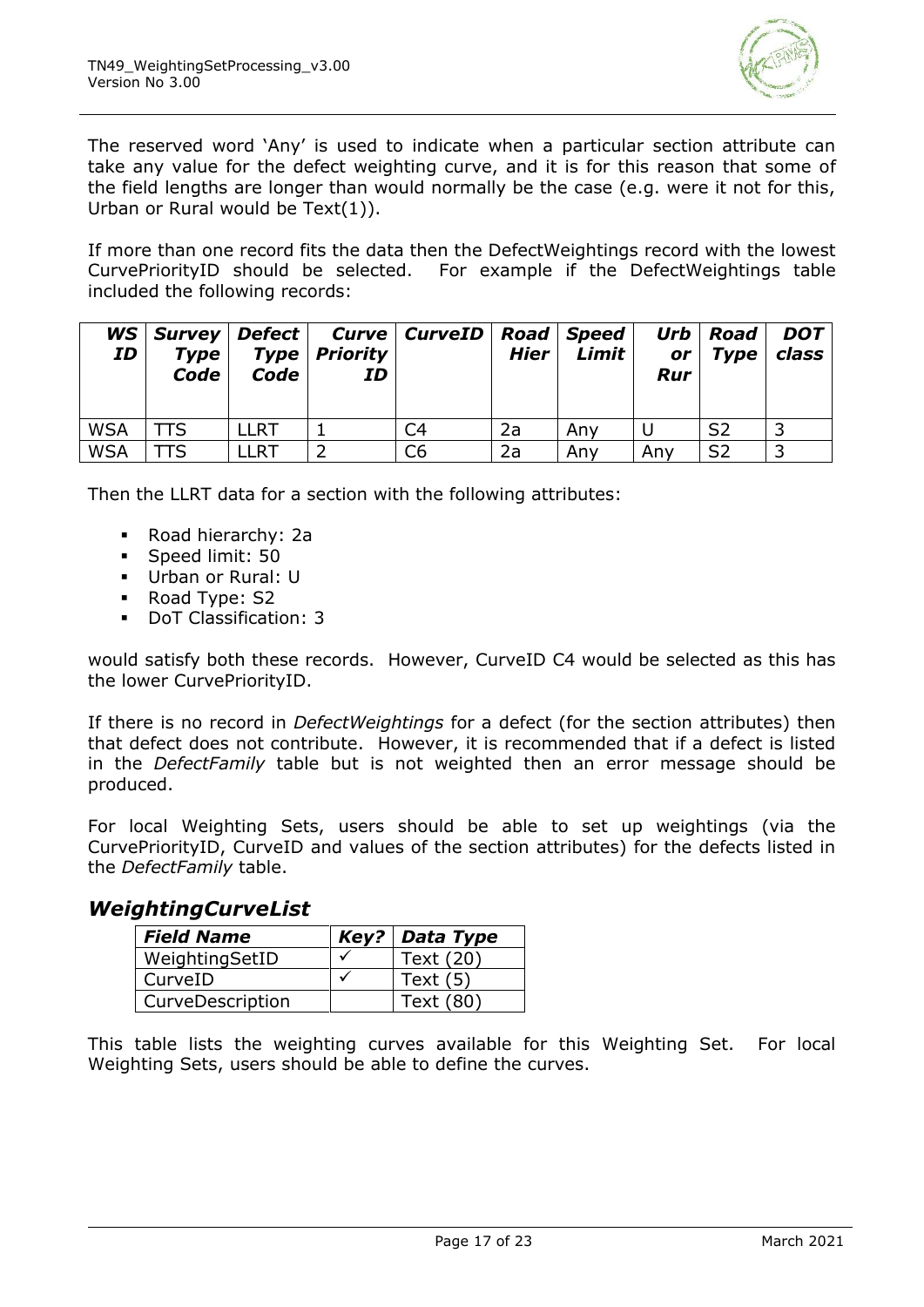

## *WeightingCurvePoints*

| <b>Field Name</b> | Key?   Data Type |
|-------------------|------------------|
| WeightingSetID    | Text (20)        |
| CurveID           | Text $(5)$       |
|                   | Decimal 4dp      |
|                   | Decimal 2dp      |

For any defect the minimum and maximum values for X correspond to the start range and end range numbers given in *Valid Defect Parameter* in the Rule Set. The minimum value for Y is 0.00 and the maximum value is 100.00.

For a defect with a value lying between two given X values, linear interpolation is used to find the defect score (Y) correct to 2 dp from a defect value (X) given to 4dp. For example, if two of the X and Y values provided in the Weighting Set are:

| 15,0000 | 25.00 |
|---------|-------|
| 16.0000 | 36.00 |

Then if the defect has a value of 15.3200, the defect score would be 28.52

For local Weighting Sets, users should be able to define the WeightingCurvePoints.

## *DefectConfidence*

| <b>Field Name</b>    | Key? | <b>Data Type</b> |
|----------------------|------|------------------|
| WeightingSetID       |      | Text (20)        |
| Survey Type Code     |      | Text $(5)$       |
| Defect Type Code     |      | Text $(4)$       |
| ConfidencePriorityID |      | Integer          |
| Road hierarchy code  |      | Text $(5)$       |
| Speed limit code     |      | Text $(5)$       |
| Urban or rural       |      | Text $(3)$       |
| Road type code       |      | Text $(5)$       |
| DoT classification   |      | Text $(3)$       |
| code                 |      |                  |
| Reliability          |      | Decimal 2dp      |
| Importance           |      | Decimal 2dp      |
| FactorDescription    |      | Text (80)        |

If there is more than one eligible DefectConfidence record then that with the lowest ConfidencePriorityID should be selected.

The Reliability factor lies between 0 and 1 and the Importance factor between -1 and 1; both are given to 2 dp. If there is no *DefectConfidence* record for the defect (and the appropriate section attributes) then the Reliability and Importance factors should default to 1.

The FactorDescription provides an opportunity to store a background note explaining the rationale for the factor.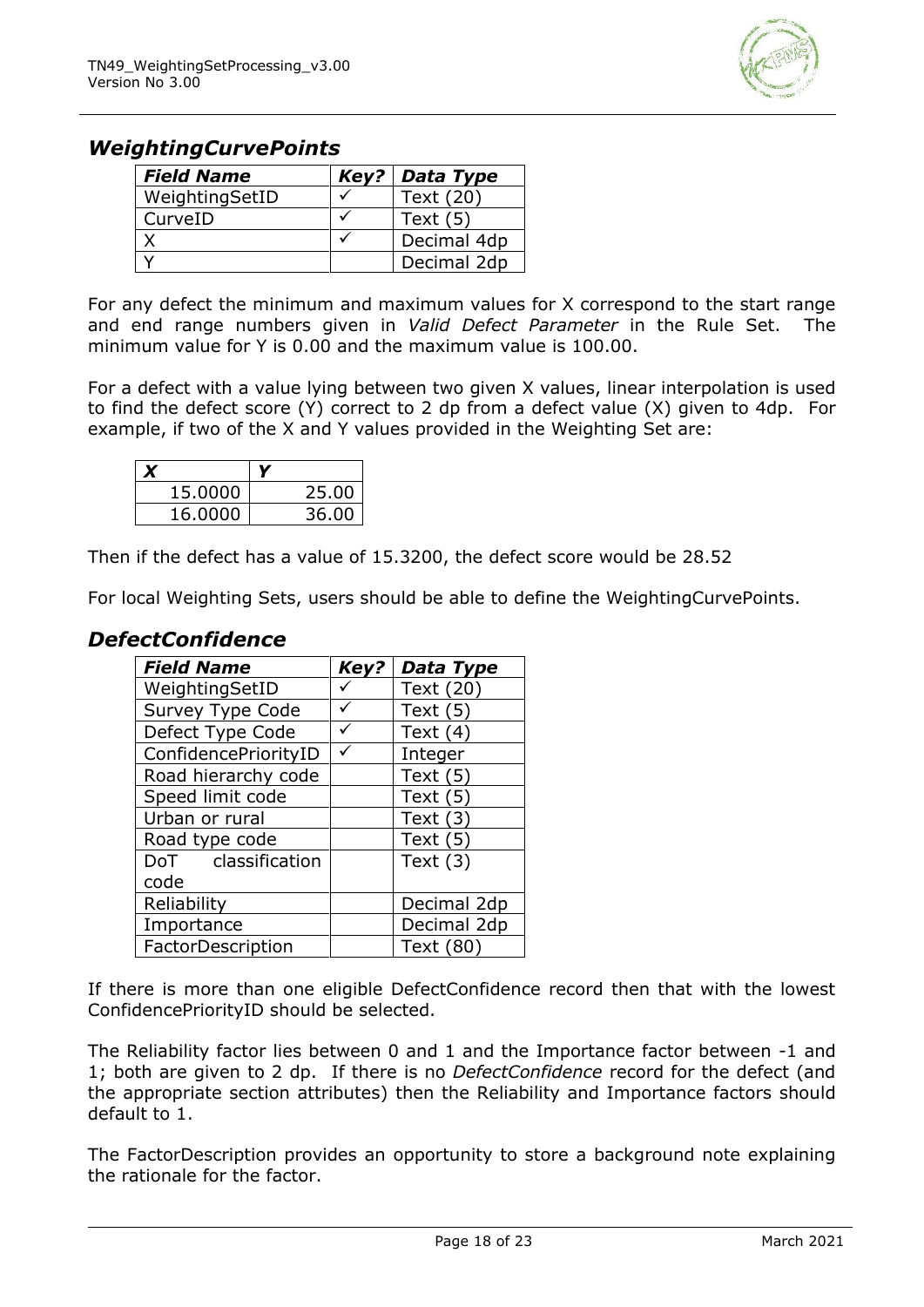

For local Weighting Sets, users should be able to define the DefectConfidence factors.

## *Family*

| Field Name        | $Key?$ Data Type |
|-------------------|------------------|
| WeightingSetID    | Text (20)        |
| FamilyID          | Text (20)        |
| FamilyDescription | Text (80)        |

This table defines the families available for this Weighting Set. For local Weighting Sets, users should be able to define the families.

## *DefectFamily*

| <b>Field Name</b> | Key? | Data Type  |
|-------------------|------|------------|
| WeightingSetID    |      | Text (20)  |
| Survey Type Code  |      | Text $(5)$ |
| Defect Type Code  |      | Text $(4)$ |
| FamilyID          |      | Text (20)  |

Each defect belongs to only one family. Note that if a defect is not assigned to a family then it will not contribute. For local Weighting Sets, users should be able to decide which defect belongs to which family. It is suggested that the user should be warned if they have set up a family but not assigned any defects to contribute to it.

#### *Weighted Average*

| <b>Field Name</b> | Key?         | Data Type   |
|-------------------|--------------|-------------|
| WeightingSetID    |              | Text (20)   |
| Order<br>Family   | $\checkmark$ | Integer     |
| Number            |              |             |
| FamilyWeight      |              | Decimal 2dp |

The Weighted Average table is only necessary if the Combination Method is WtAvg. An example table is shown below:

| <b>Family</b> | Order   Family |
|---------------|----------------|
| <b>Number</b> | Weight         |
|               | 0.50           |
|               | 0.25           |
|               | 0.15           |
|               | 0.10           |

For local Weighting Sets, users should be able to decide how many families to include and what the weights are, subject to the following validation:

- The family order numbers must begin with 1, and follow sequentially.
- The number of family order numbers should not exceed the number of families, but may be less than the number of families.
- The user should be warned if the family weights do not add to 1.00, but this should be allowed.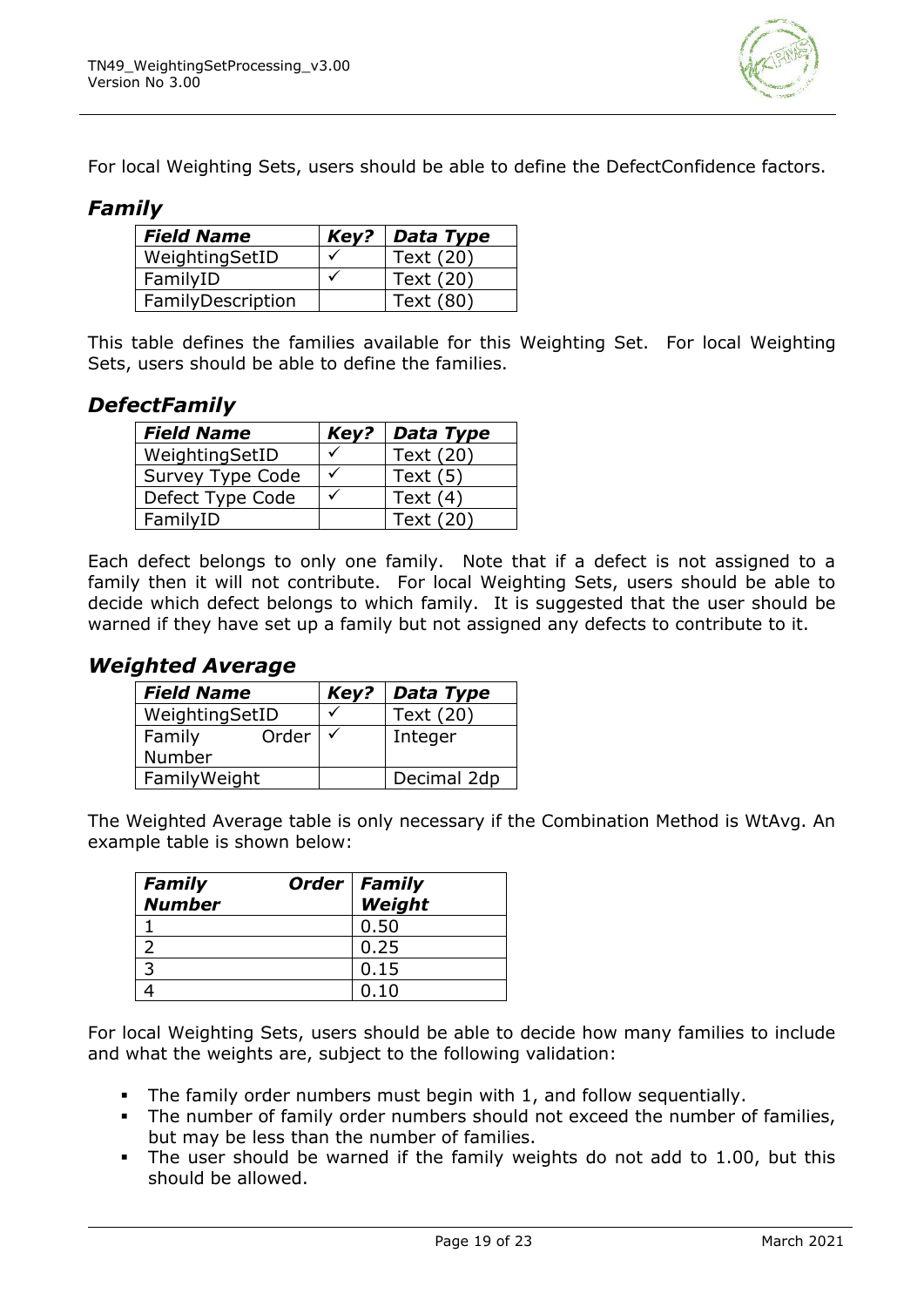

The subsection value is obtained as follows:

- Order the family values from highest to lowest.
- Multiply the highest family value by the weight for order number 1, and the second highest family value by the weight for order number 2, and so on.
- Sum the weighted family values to give the subsection value.

If the Combination Method is Sum, Avg or Max the Weighted Average table is not required.

## *Thresholds*

| <b>Field Name</b>    | Key? | Data Type   |
|----------------------|------|-------------|
| WeightingSetID       |      | Text (20)   |
| Operator             |      | Text $(2)$  |
| Threshold            |      | Integer     |
| Pvalue               |      | Decimal 2dp |
| ThresholdDescription |      | Text (80)   |

#### **Bin threshold type**

For the 'B' threshold type, the permitted operators are  $\lt$ ,  $\lt$  =,  $\gt$  = and  $\gt$ . When records have the same threshold then certain combinations of operator are prohibited to avoid ambiguity in the bin definitions. The table below indicates by <del>V</del> which combination are permitted when two records have the same threshold value.

| <b>Same threshold value</b> |   |   |   |  |  |  |
|-----------------------------|---|---|---|--|--|--|
| $\epsilon =$                |   |   |   |  |  |  |
|                             | x | x |   |  |  |  |
| ⊂ >                         | x | x | x |  |  |  |
|                             |   |   |   |  |  |  |
|                             |   |   |   |  |  |  |

Equivalently, the string obtained when concatenating the two operators for two records with the same threshold value must contain  $\langle \langle \cdot, \cdot \rangle \rangle$  and  $\langle \cdot \rangle = \langle \cdot \rangle$ .

The bins are defined by listing the records in ascending threshold order. If two records have the same threshold, then the '<' or '<=' operator should be listed before the '>' or '>=' operator. Once in this order then adjacent records with different threshold values are subject to the operator constraints listed in the table below.

| <b>Different threshold</b><br>value |   |    |   |   |  |
|-------------------------------------|---|----|---|---|--|
|                                     | ╯ | <= |   | > |  |
| ✓                                   |   |    | x | x |  |
| $\leq$ $=$                          |   |    | x | x |  |
|                                     | x | x  |   |   |  |
|                                     |   | x  |   |   |  |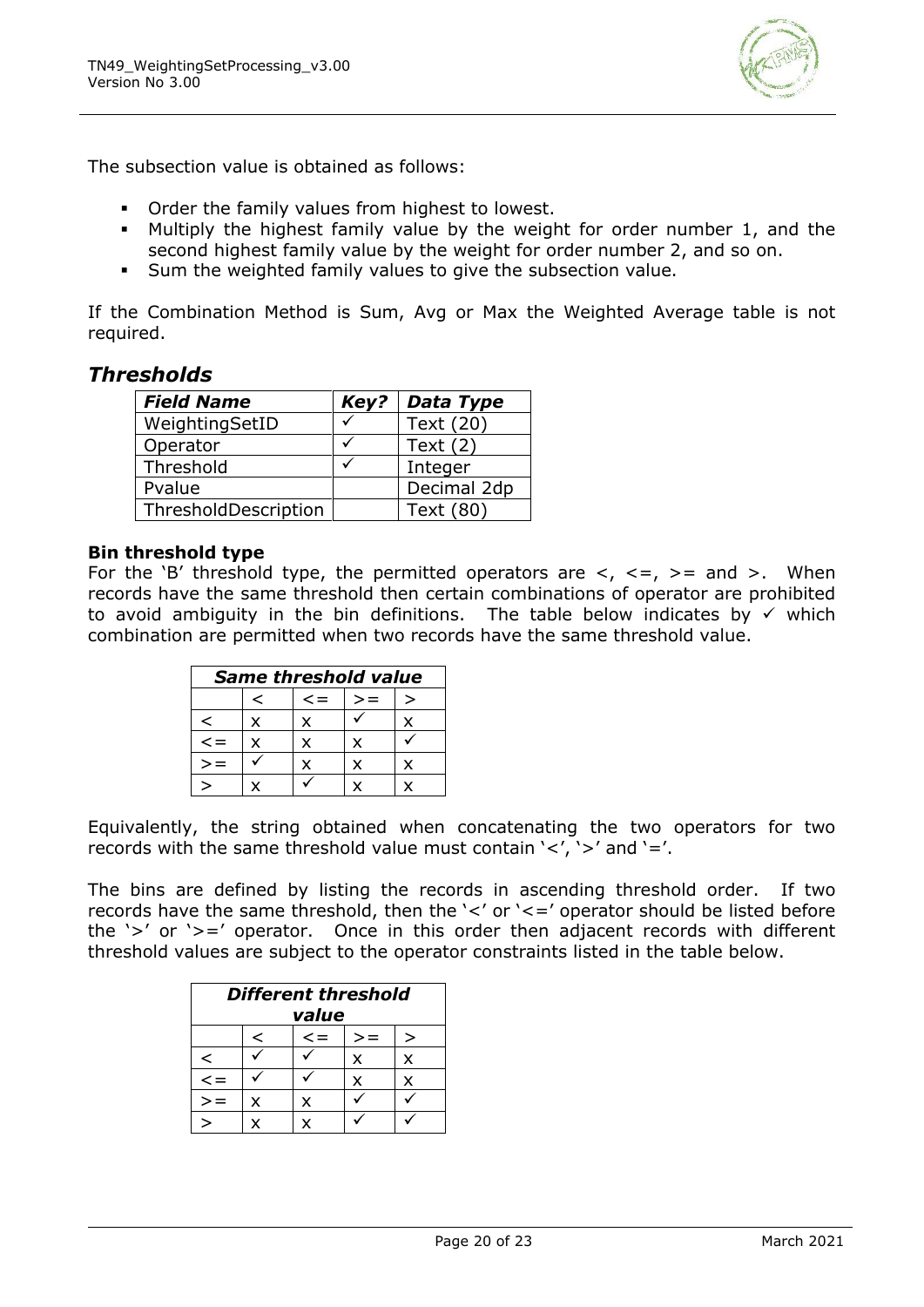

If the thresholds and operators are:

| <b>Threshold   Operator</b> | <b>ThresholdDescription</b> |  |
|-----------------------------|-----------------------------|--|
|                             | Green                       |  |
|                             | Amber                       |  |
|                             | Red                         |  |

then there will be three bins:

- Green containing values up to and including 20.
- Amber containing values above 20 and up to and including 50.
- Red containing values greater than 50.

The length of subsections in each bin is summed, and the summary result for the bin is this length expressed as a percentage of the total length of subsections in all bins (for that network group).

The minimum threshold value is 0. The maximum threshold value cannot be predetermined in advance as if the combination method is 'Sum' it depends on the number of families in the Weighting Set. A suggested maximum would be 10,000 (which would allow for up to 100 families!)

The Pvalue is not used for the 'B' threshold type, and will be set to a default value of 1.00.

For local Weighting Sets which have been set to 'B' threshold type, the user can decide how many thresholds to provide and what the thresholds, operators and descriptions are, subject to the constraints described above.

#### **Probability threshold type**

For the 'P' threshold type, the Pvalue stores the proportion of the subsection length which contributes for that threshold value. For subsections with a subsection value lying between two thresholds, linear interpolation is used to find the proportion to use. For subsection values below the lowest threshold the Pvalue for the lowest threshold is used; for subsection values above the highest threshold the Pvalue for the highest threshold is used.

If the thresholds and Pvalues are:

| <b>Threshold</b> | <b>Pvalue</b> |
|------------------|---------------|
| 20               | 0.00          |
|                  | 1.00          |

Then if a subsection had a value of 30, the Pvalue for that subsection would be 0.33. Note that for reporting purposes the Pvalue should be given to 2dp, but any calculations involving the Pvalue should use sufficient accuracy to allow the Notional Length in km to be given correct to 3dp and the percentage to 1dp.

The Notional Length is defined as:

$$
\sum_i L_i Y_i
$$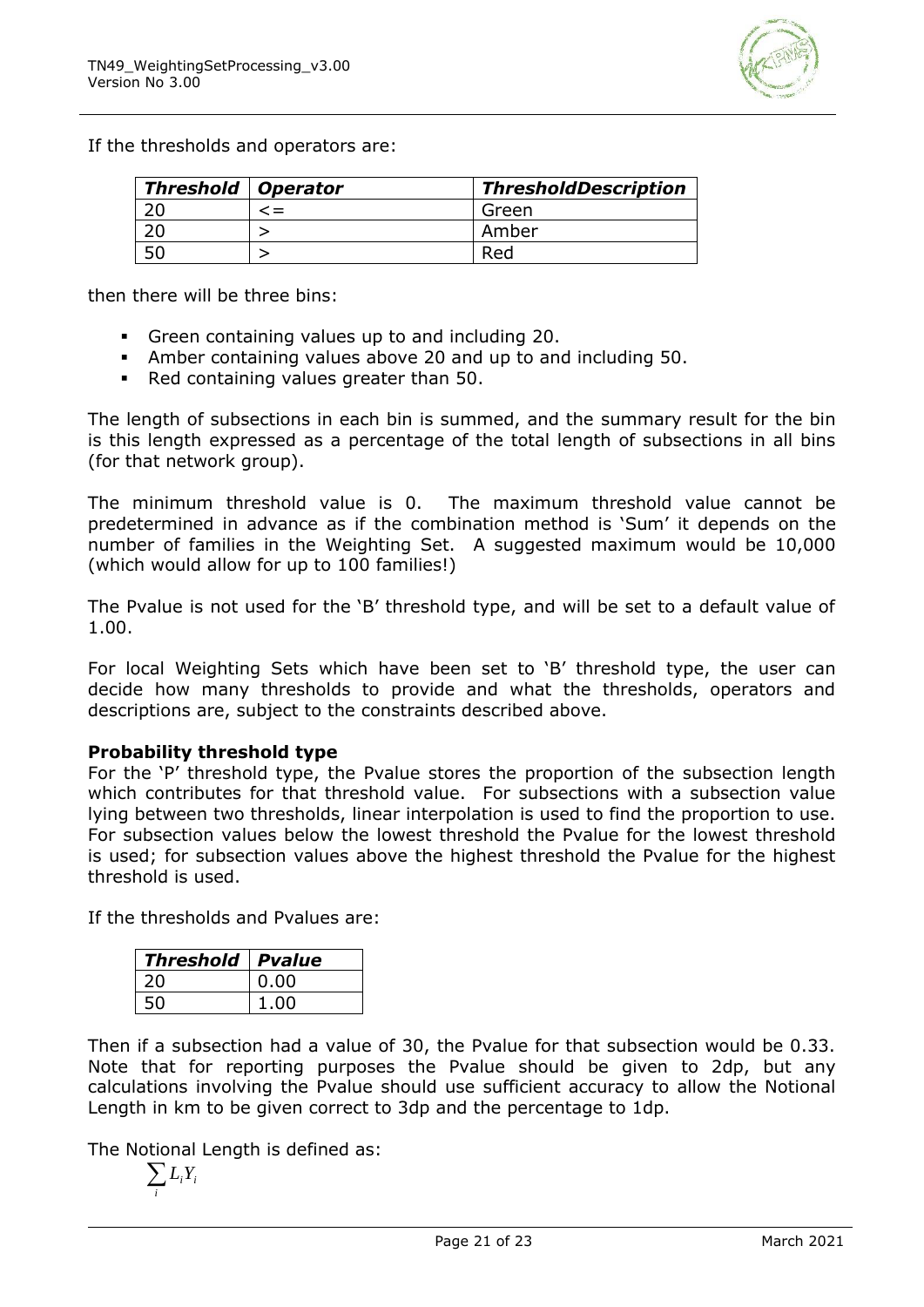

- $L_i^{\phantom i}$  is the length of subsection i
- *Yi* is the Pvalue for subsection i.

The summary result is calculated as the Notional Length divided by the total length of subsections:

 $\sum_i L_i Y_i \bigg/ \sum_i$ *i i*  $L_i Y_i / \sum L$ 

The minimum threshold value is 0. The maximum threshold value cannot be predetermined in advance as if the combination method is 'Sum' it depends on the number of families in the Weighting Set. A suggested maximum would be 10,000 (which would allow for up to 100 families!).

The minimum P value is 0.00 and the maximum value is 1.00.

The Operator attribute is not used for the 'P' threshold type, and is always set to '='.

For local Weighting Sets which have been set to 'P' threshold type, the user can decide how many thresholds to provide and what the threshold values, P values and descriptions are.

## **Annual Health Check**

UKPMS processing using Weighting Sets was introduced in the 2005 Annual Health Check and has continued to be required for each subsequent Annual Health Check since then.

The functionality was introduced progressively. For the 2005 AHC the requirement was for basic functionality to enable the BVPIs to be produced consistently by all UKPMS systems. In outline the requirements were:

- UKPMS processing using Weighting Sets, using the algorithm described above and in accordance with the given data model.
- The capability to accommodate multiple Weighting Sets and to allow the user to choose which to use for any particular run.
- Summary reporting, including any specific BVPI report requirements.

For the 2006 AHC onwards, in addition to the above functionality, the requirements were:

- The ability to view and report Weighting Set values.
- Drill down reporting.
- Functionality to load Weighting Sets (via import or link).
- Validation to reject data on non-coincident subsections, and an explanation of how any existing historical data on non-coincident subsections are handled.
- A coverage report.